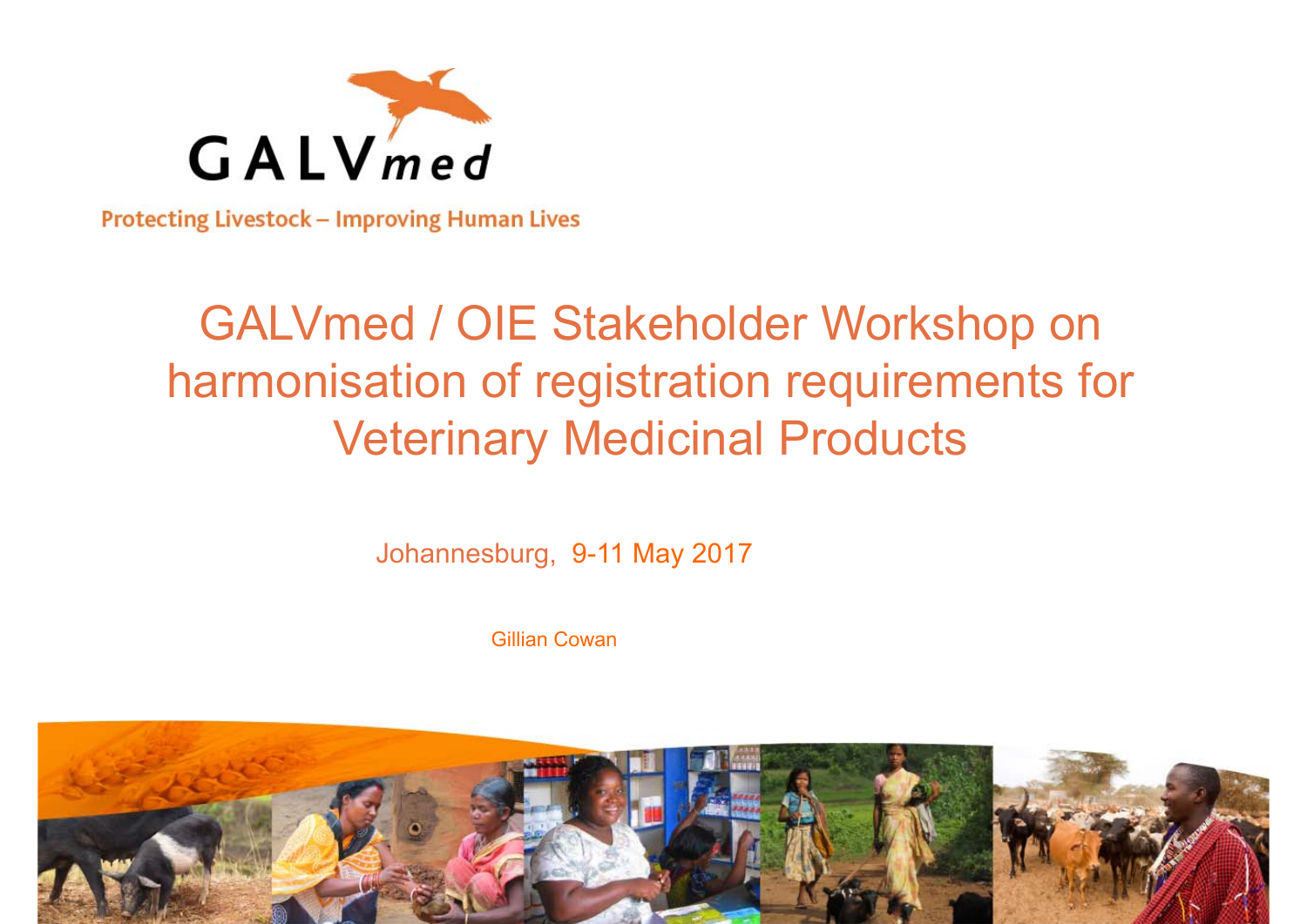

**Protecting Livestock - Improving Human Lives** 

# 2. Results of Survey on Current Status of Veterinary Vaccine Registration in SADC Countries

### **Johannesburg June 2017**

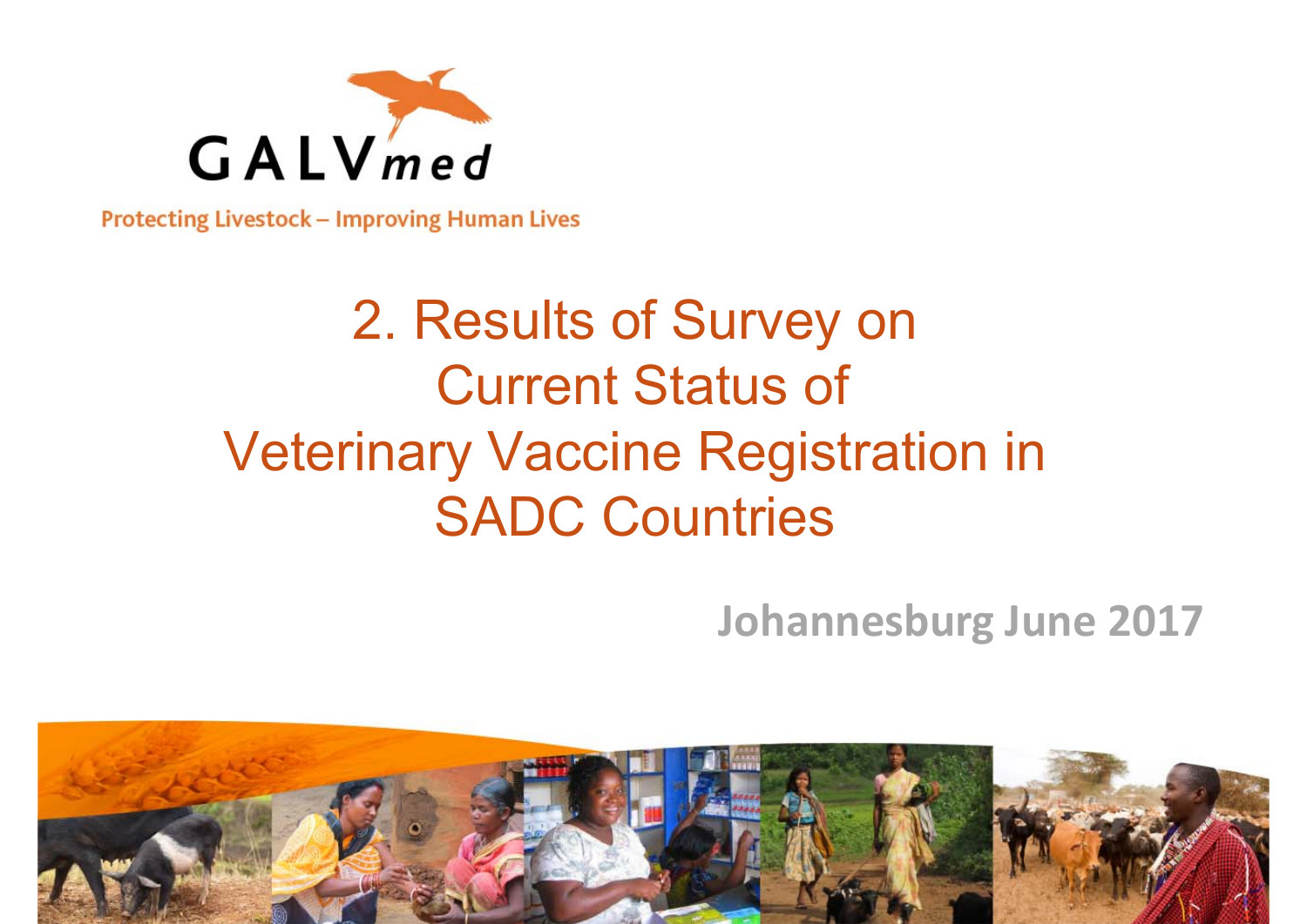



- 1.Terminology/ Definitions
- 2.Legislation vs Guidance
- 3.SADC Countries' responses to questionnaire
- 4.Veterinary Medicines pharmaceuticals or biologicals?
- 5.Good Manufacturing Practice
- 6.Batch testing by AU-PANVAC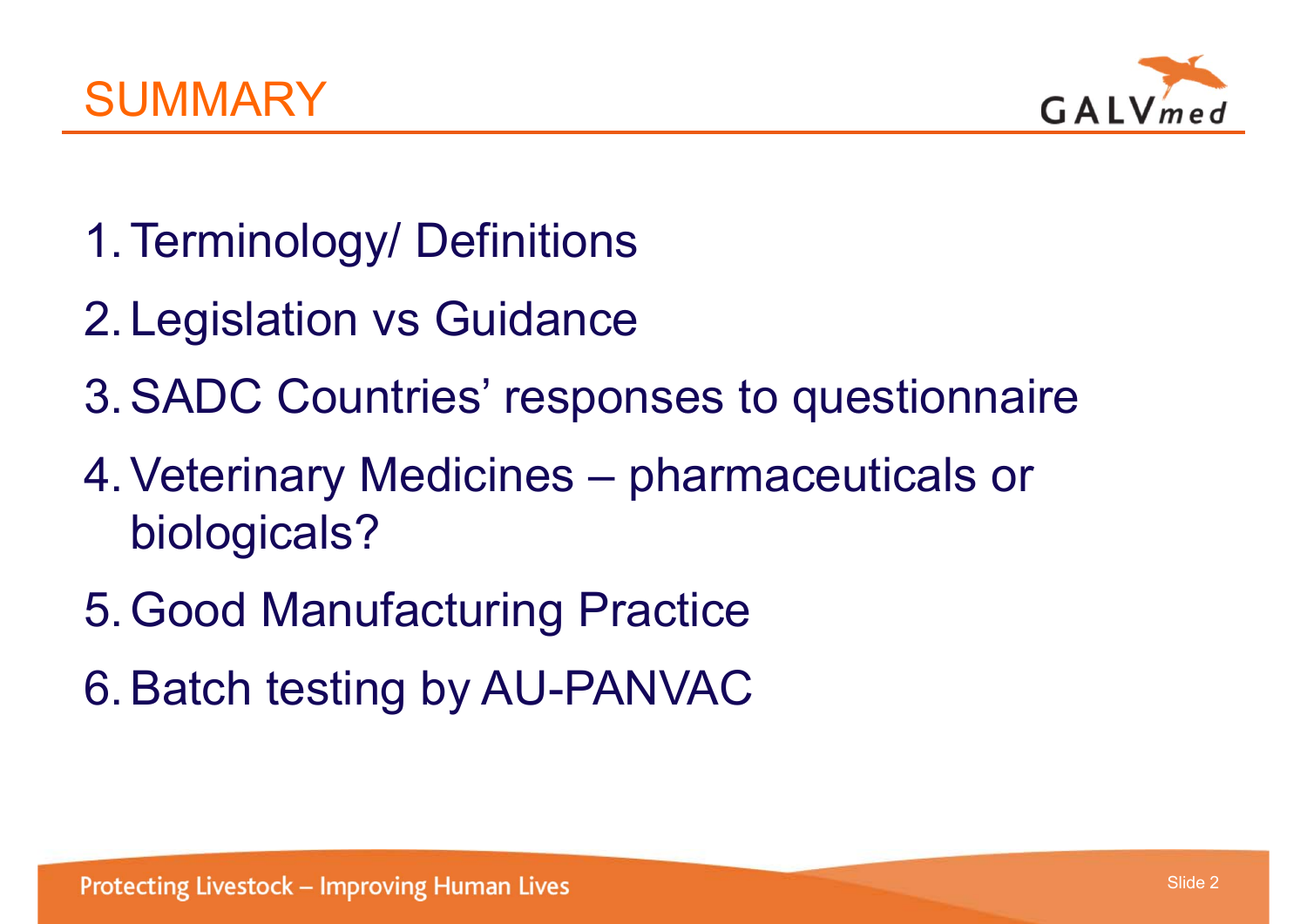# 1. Glossary of Terms



**Applicant**: Person or company who applies for permission to sell a medicine.

**Registration**: Assessment of data on Safety, Quality and Efficacy of medicine which, if acceptable, leads to approval to place the medicine on the market in that country.

**Regulatory Authority**: Government appointed authority mandated to assess product dossiers submitted by Applicants requesting authorisation to market a medicine.

**Veterinary Medicine** = Veterinary Pharmaceutical or Drug **Veterinary Immunological Product** e.g. Vaccine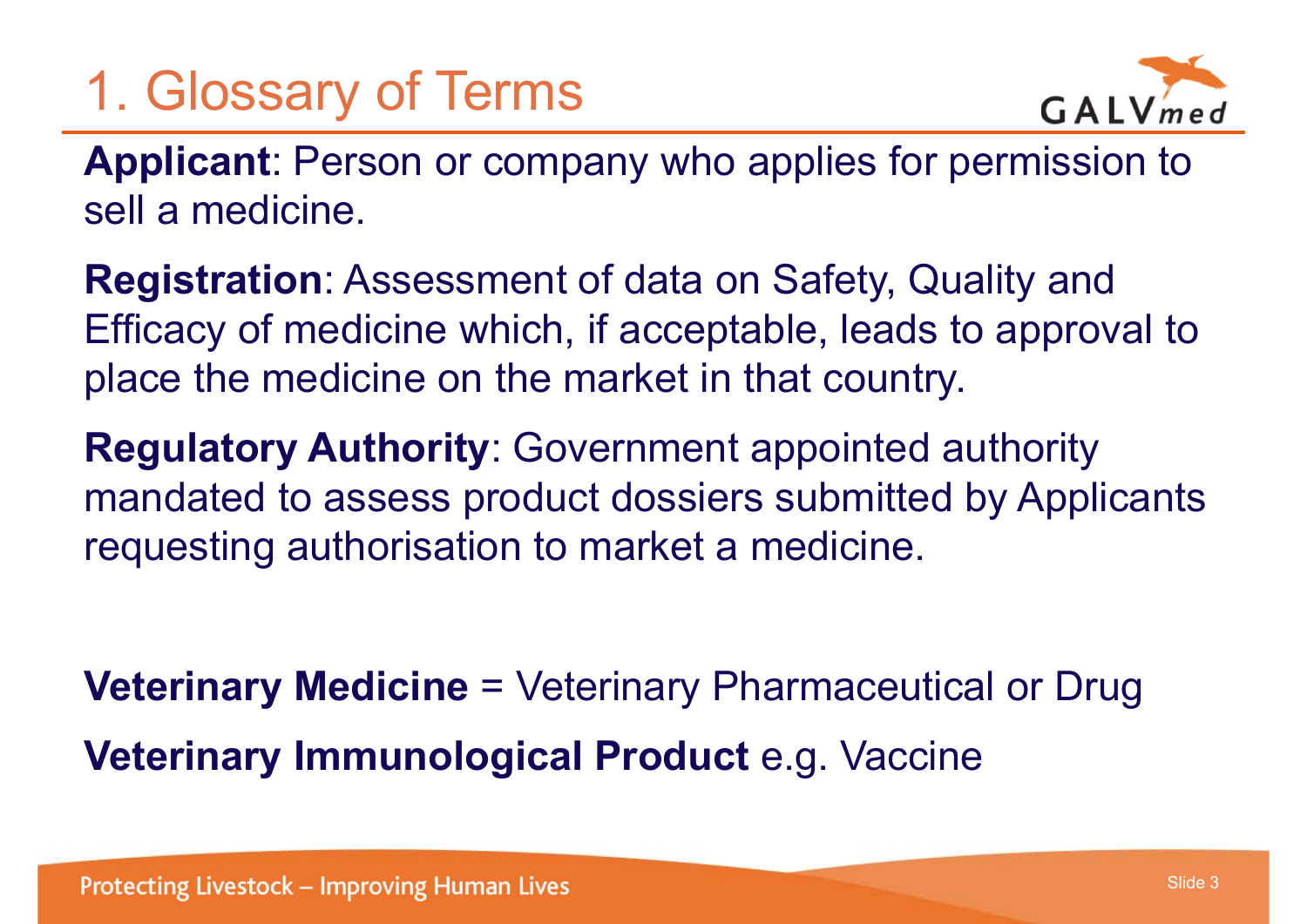# Glossary of Terms



#### **Registration dossier**: Dossier

including data supporting

**SAFETY** 

**QUALITY** 

**EFFICACY** 

of a medicinal product.



**Product Licence / Marketing Authorisation** = authorisation awarded to an applicant by a Regulatory Authority to place a medicinal product on the market for a specified or indefinite period of time.

**Import permit**  – $-$  permission to import a consignment of a medicine.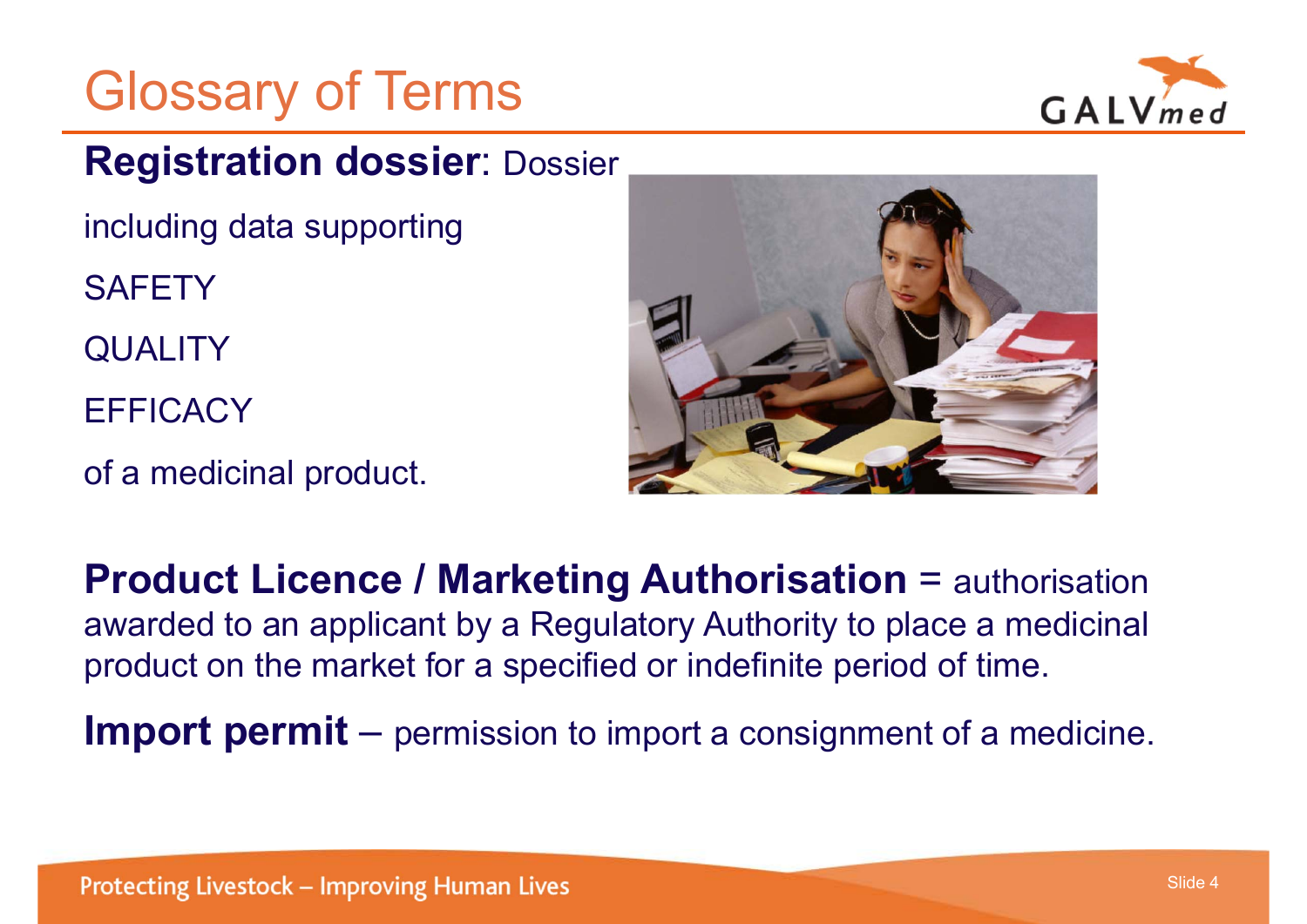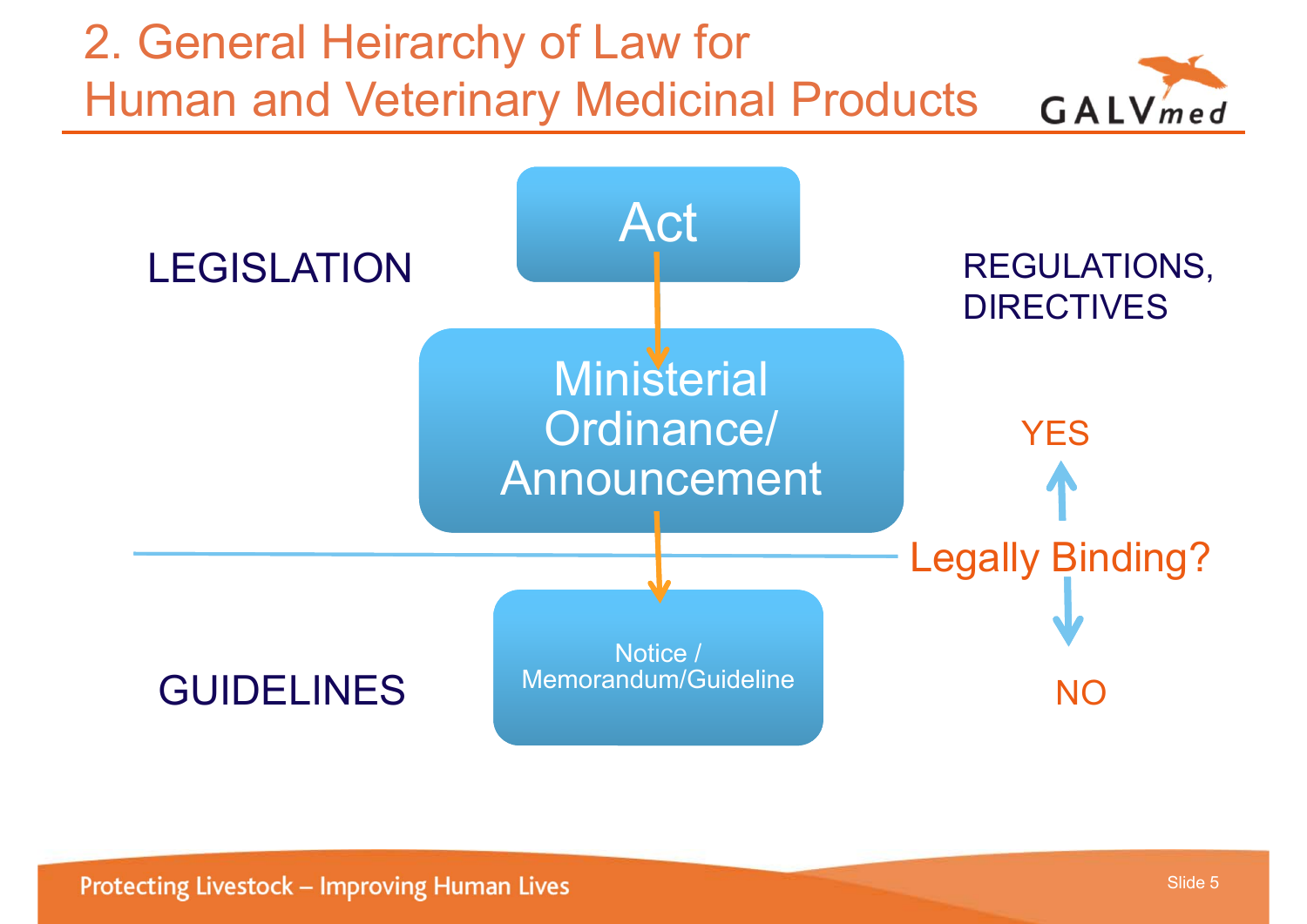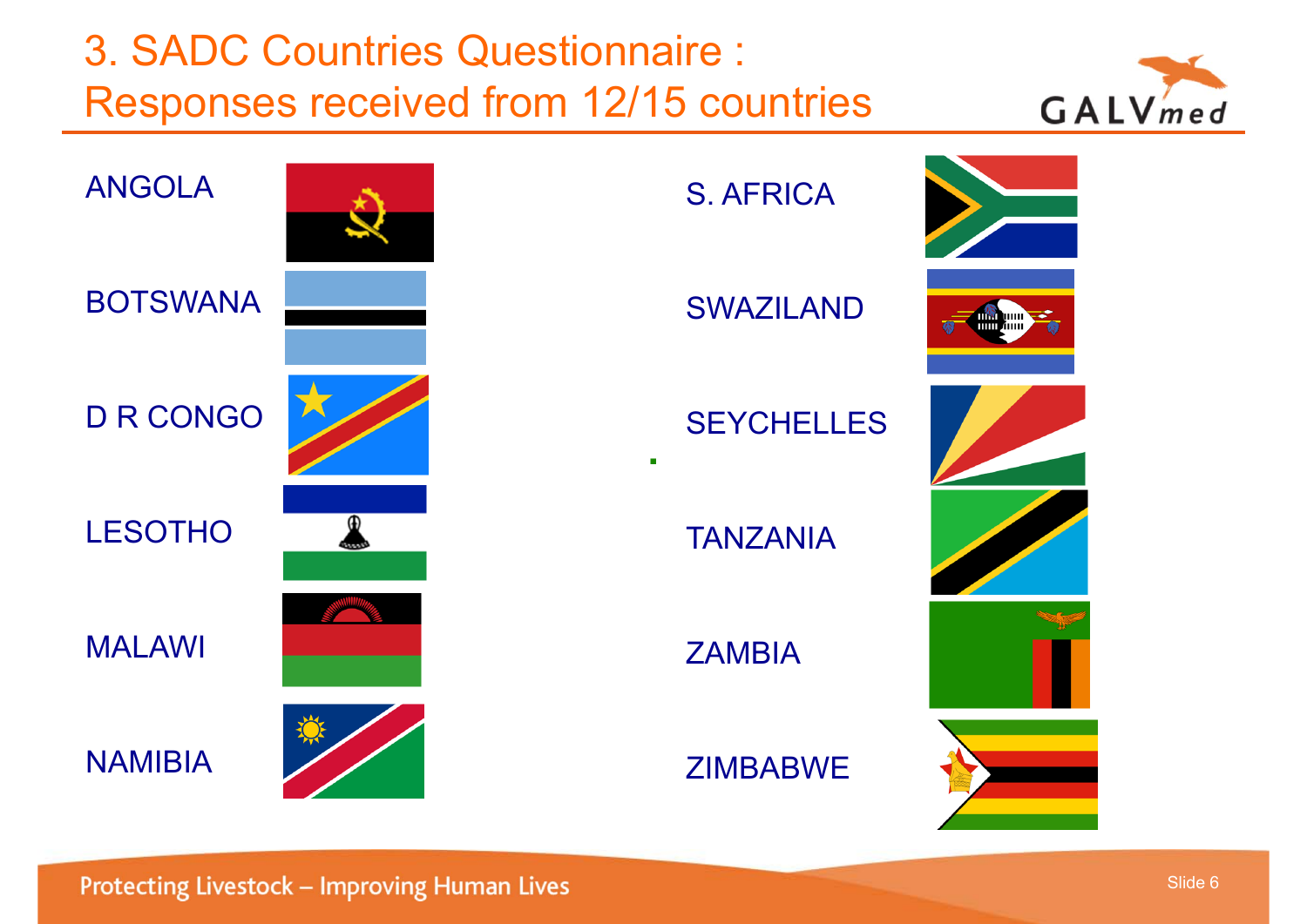

\* Plans to have one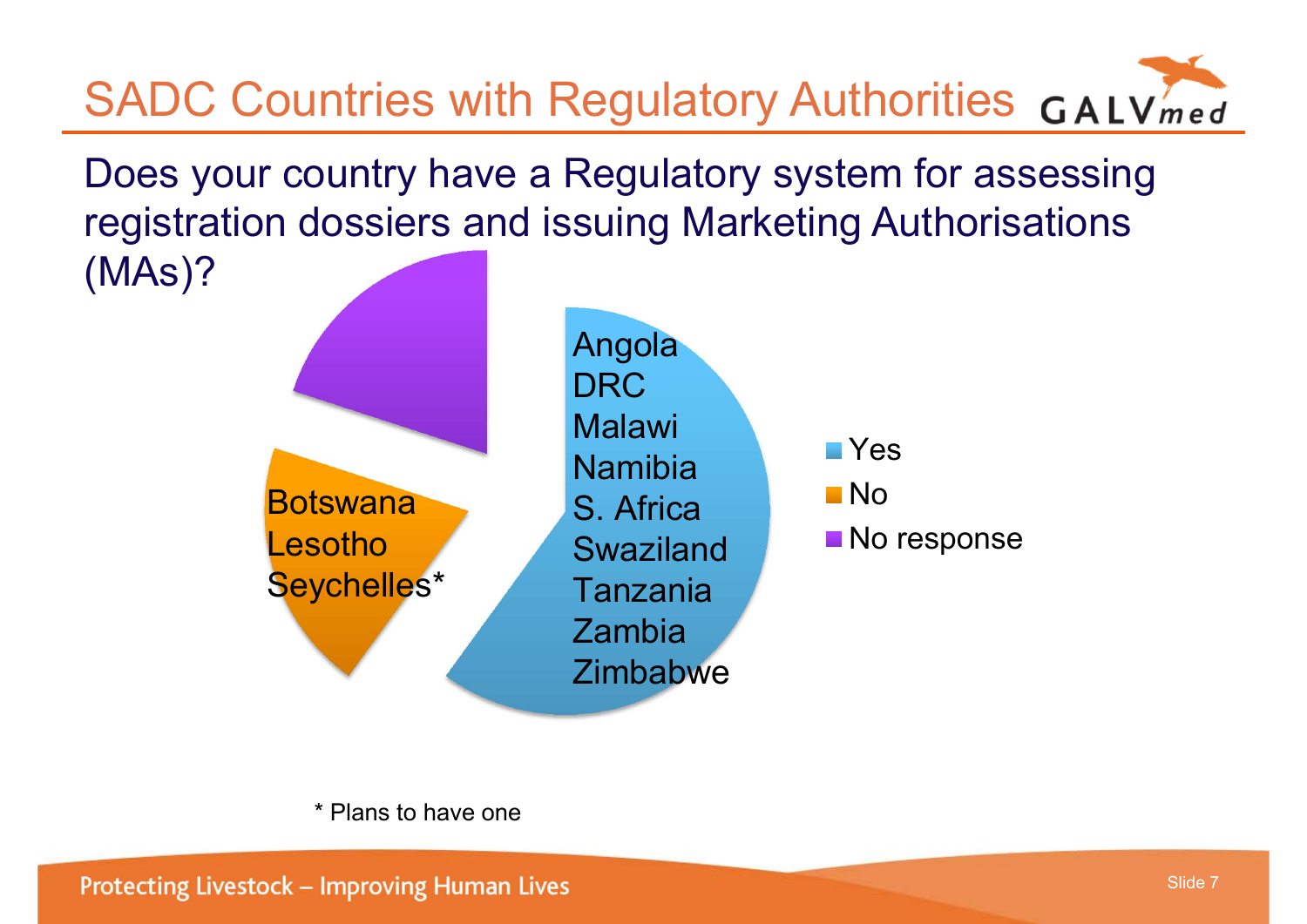# Same agency for both Human & Veterinary Medicines



"YES"

Angola: will have MalawiNamibia **Seychelles** S. Africa (MCC) Tanzania Zambia **Zimbabwe** 



"NO"

# DRC Lesotho, but intend to S. Africa (DAFF) **Swaziland**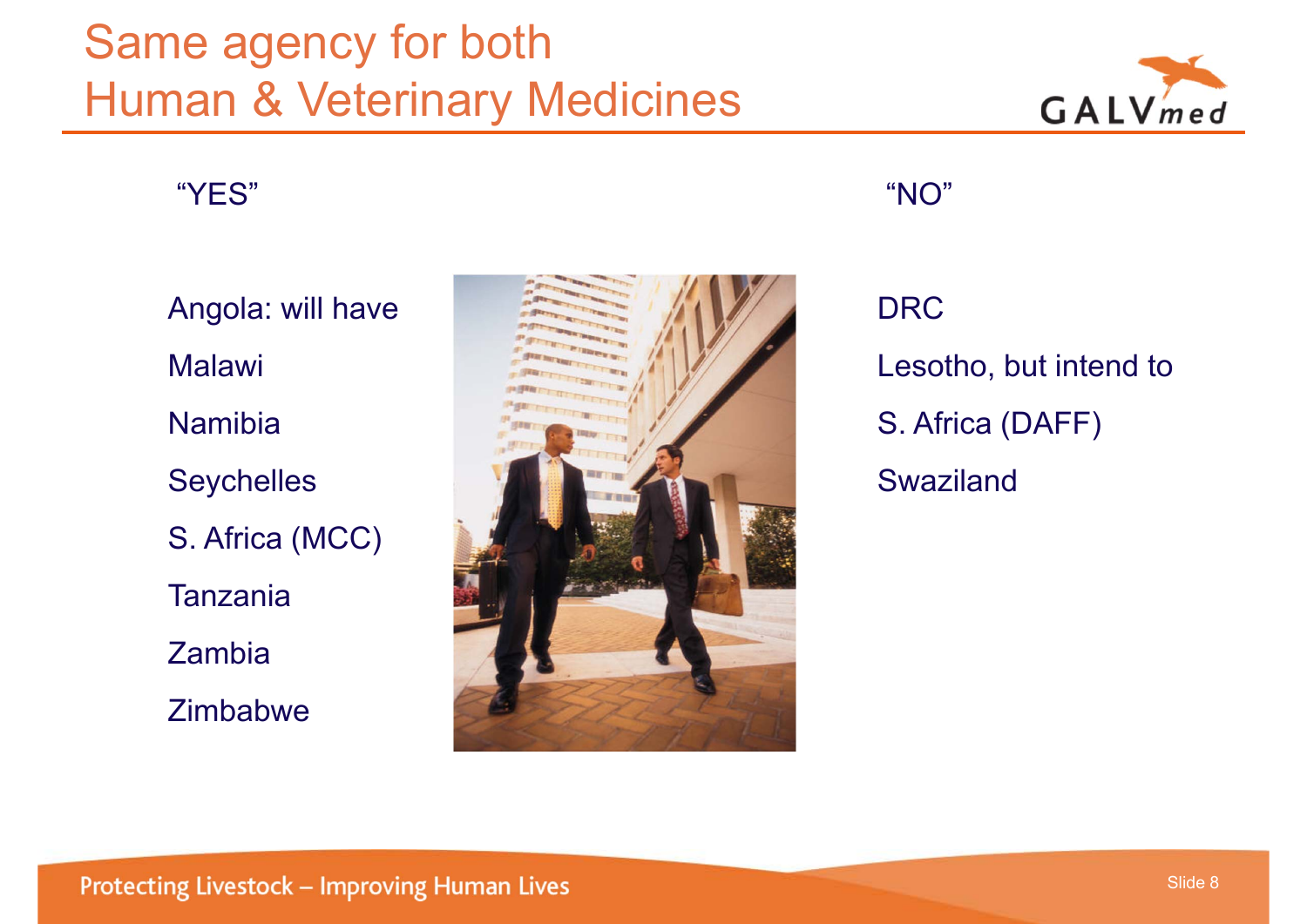#### Same Department manages both Veterinary Pharmaceuticals and Veterinary Vaccines GALVmed

"Yes"

(Angola)

Malawi

**Seychelles** 

S. Africa (MC

Swaziland

Tanzania

Zambia

Zimbabwe



"No" Department specifically for veterinary vaccines: DRCLesothoS. Africa (DAFF)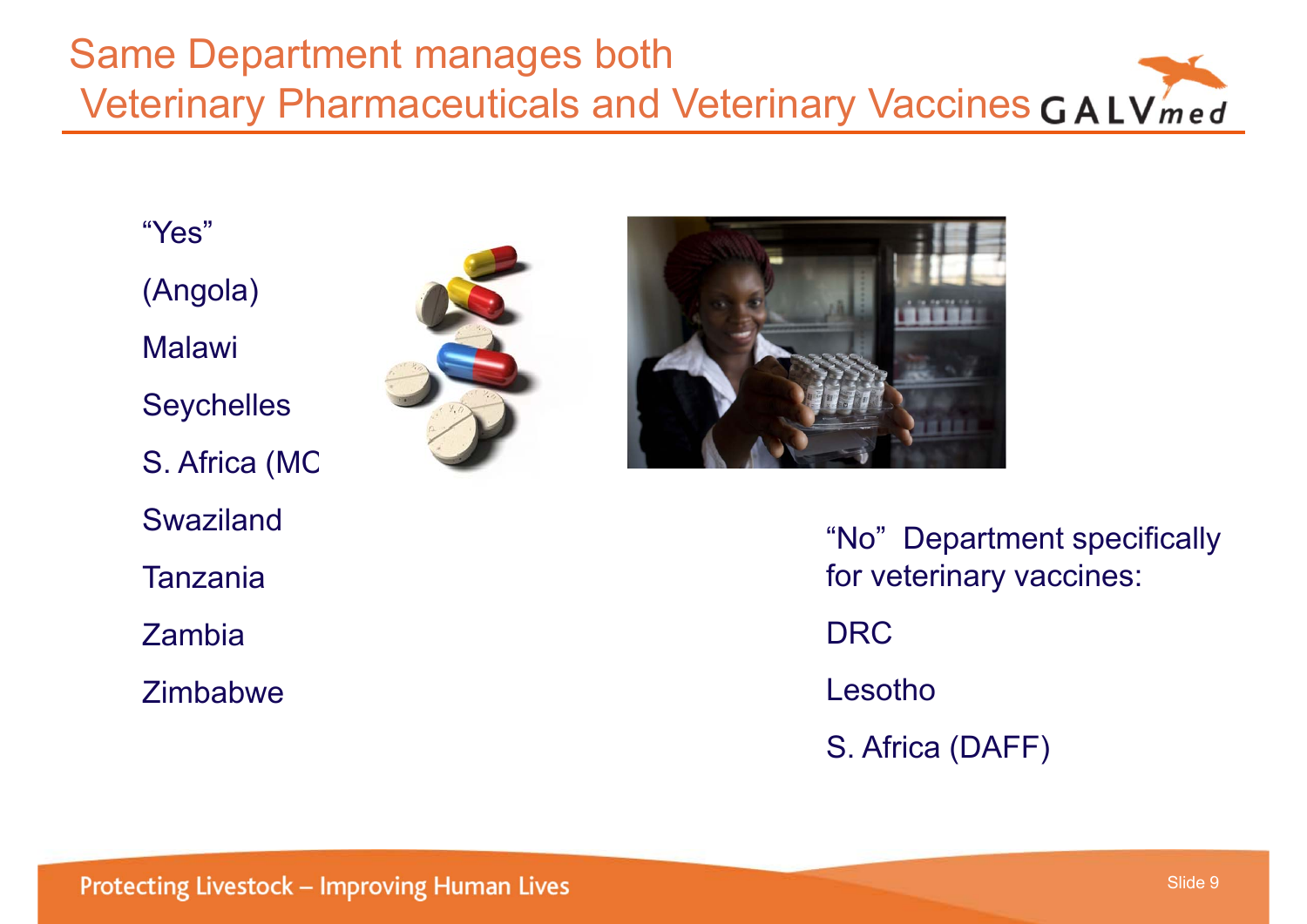# Is there a difference?



#### **Pharmaceuticals**



#### Could be Biological

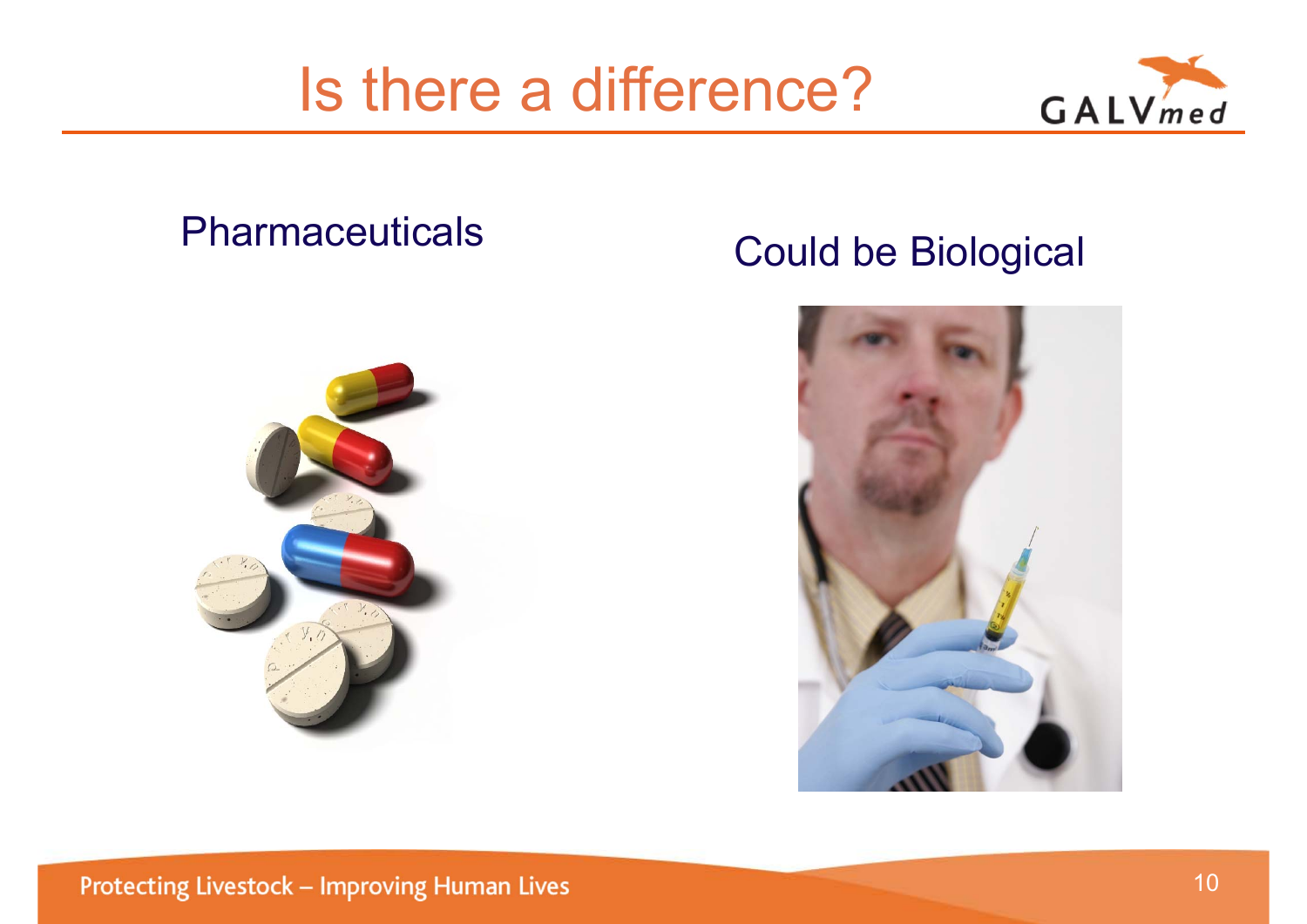

## **Pharmaceuticals**

Active ingredient

Molecule/Drug substance

## **Biologicals**

• Antigen (live or inactivated)

- •Pharmacology
- •**Pharmacokinetics**
- •Metabolism
- • Toxicology in Lab animals & TS
- Residues
- •Withholding time
- Not applicable
- Not applicable
- Not applicable
- Safety in Target **Species**
- Not applicable\*
- •Zero days

## **Efficacy**

**Safety** 

• Efficacy – dose / kg bw •Efficacy – Immunity/protection

**\*Exceptions, e.g. live zoonotic organisms** 

•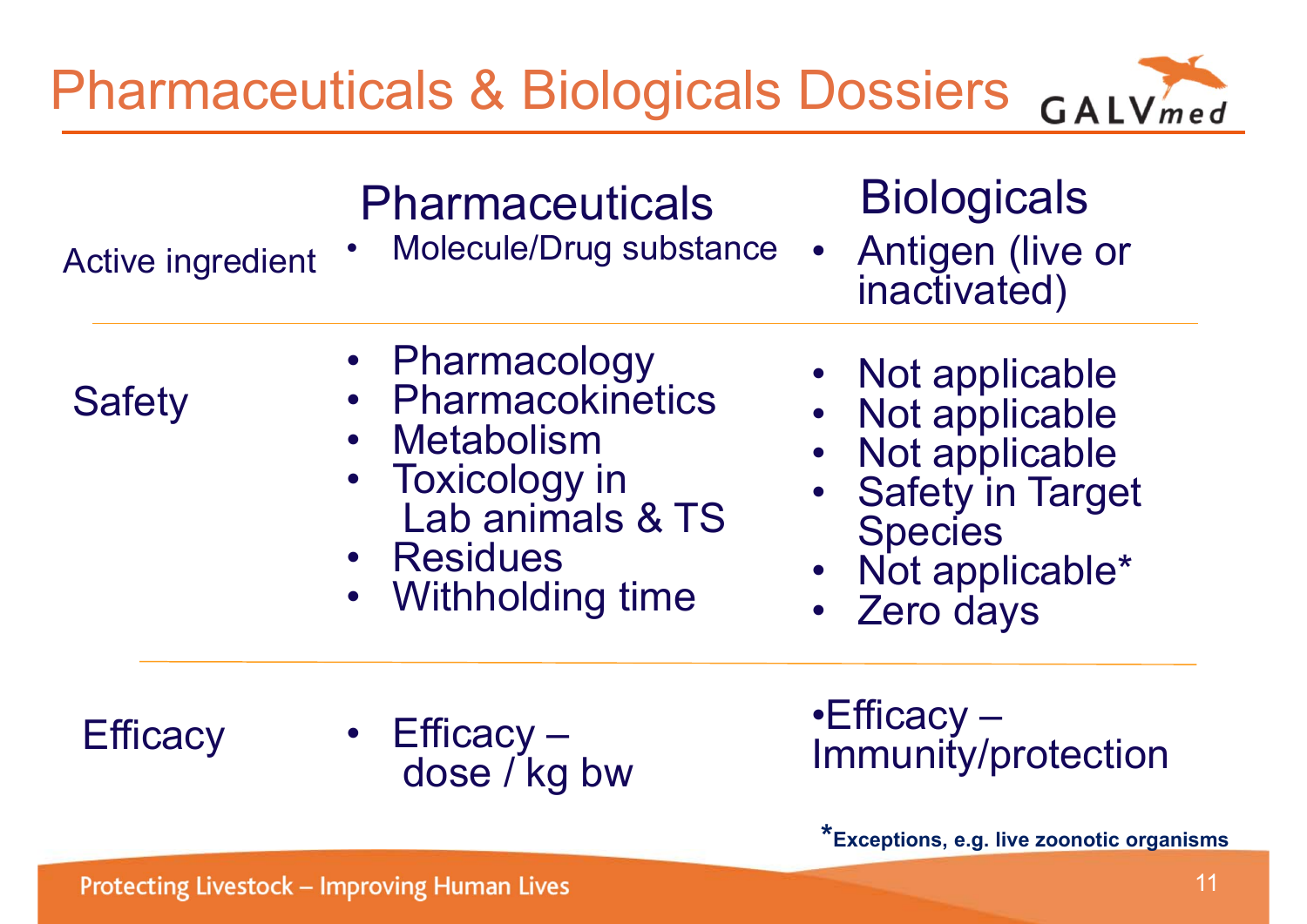

#### **SADC Guidelines domesticated**

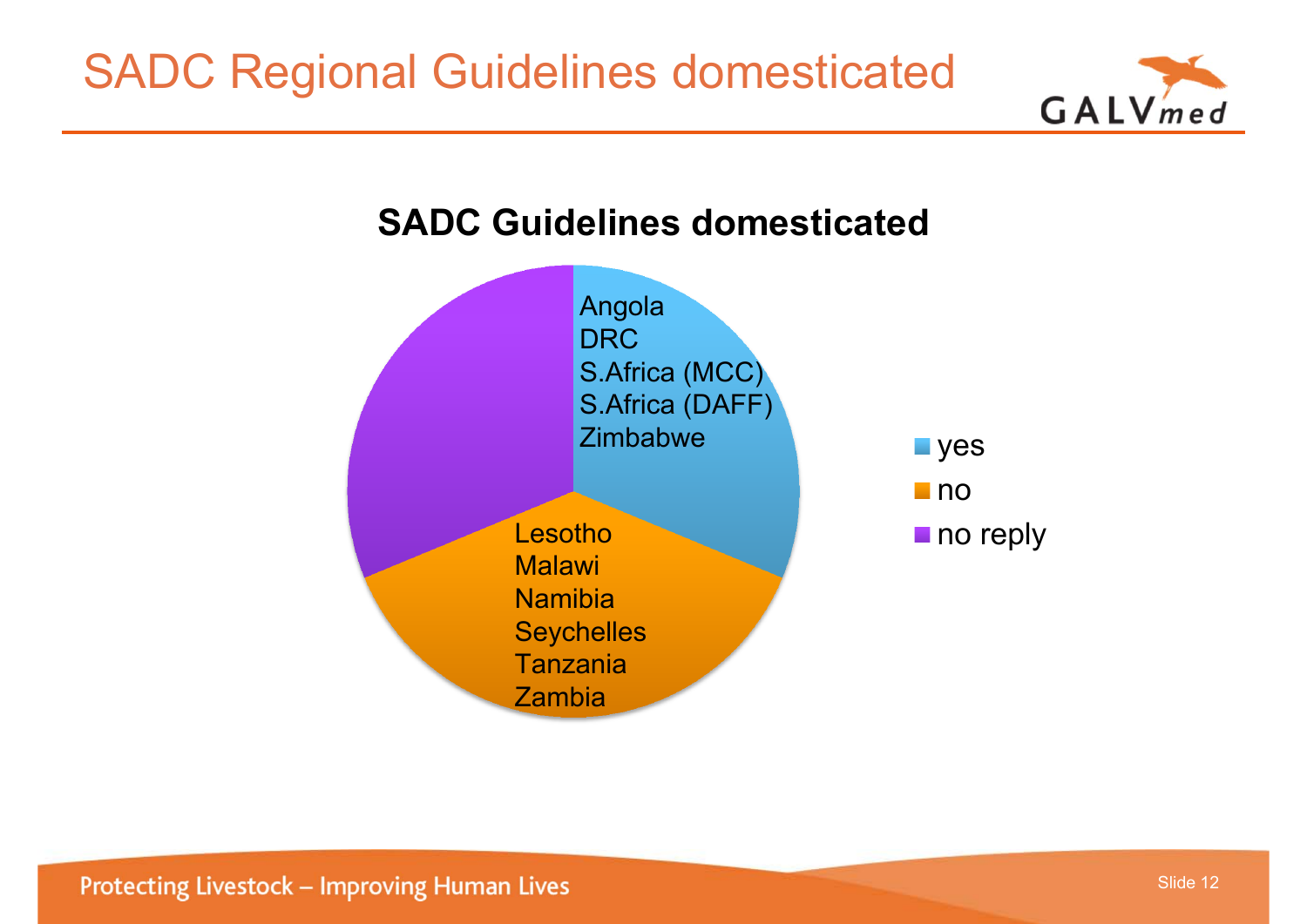Do you allow the use of unlicensed vaccines in an emergency situation?



| Yes                 | No        | Never had a need  |
|---------------------|-----------|-------------------|
| Angola              | Lesotho   | <b>Malawi</b>     |
| <b>DRC</b>          | Swaziland | <b>Seychelles</b> |
| Namibia, for FMD    |           |                   |
| <b>South Africa</b> |           |                   |
| <b>Tanzania</b>     |           |                   |
| Zambia              |           |                   |
| <b>Zimbabwe</b>     |           |                   |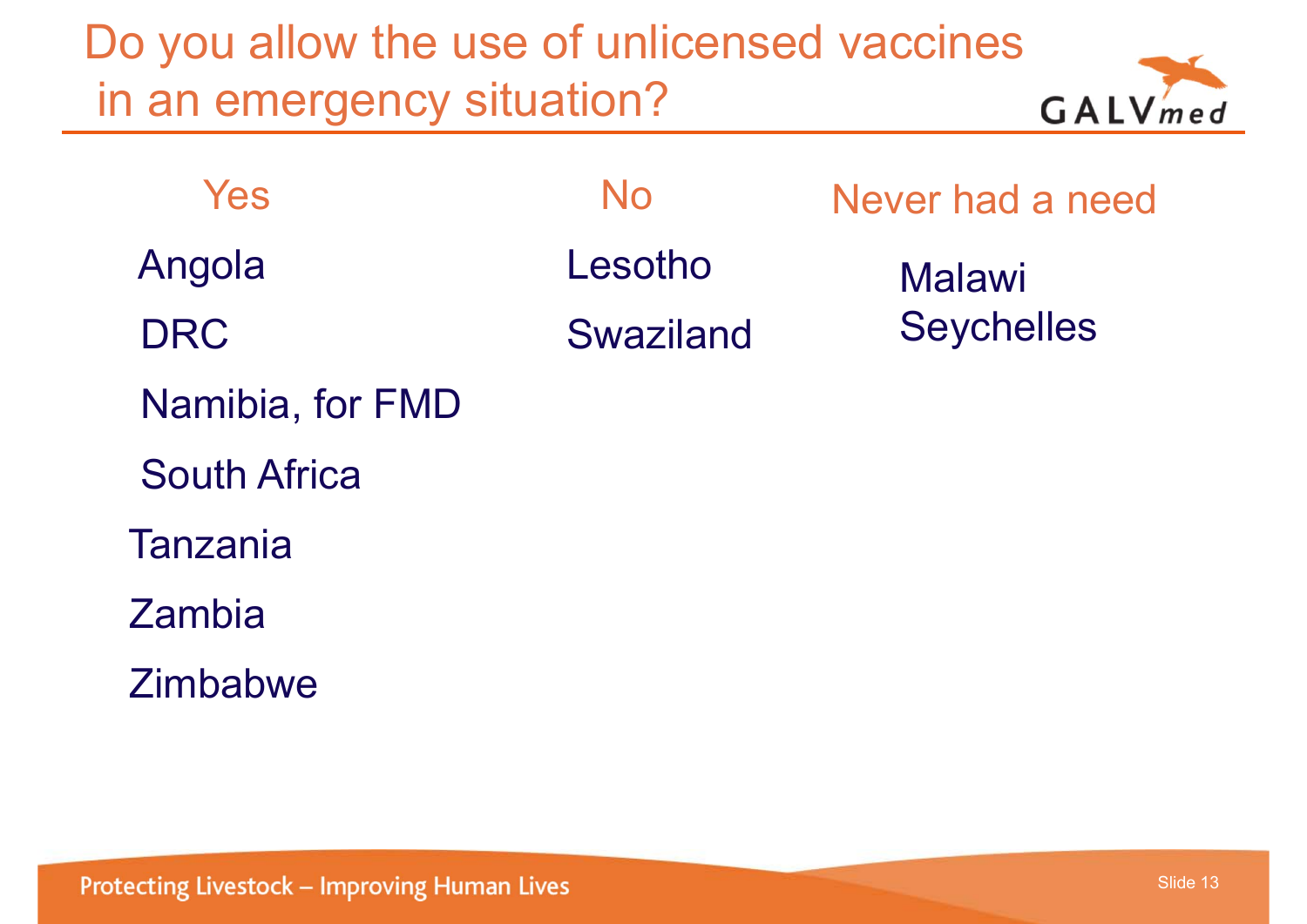Do you issue Import Permits and if so who issues them?



| Yes                 | <b>Issued by</b>                | No      |
|---------------------|---------------------------------|---------|
| Angola              | Inst Vet Services, Min of Ag    | Lesotho |
| <b>DRC</b>          | <b>DVS/CVO</b>                  |         |
| Malawi              | Dept Animal Health & Lstock     |         |
| Namibia, for FMD    | <b>Reg Authority (NMRC)</b>     |         |
| <b>Seychelles</b>   | Min of trade (DoH/DVS)          |         |
| <b>South Africa</b> | <b>MAFF &amp; Min of Health</b> |         |
| Swaziland           | <b>DVS</b>                      |         |
| Tanzania            | <b>TFDA</b>                     |         |
| Zambia              | Min of Livestock                |         |
| <b>Zimbabwe</b>     | Min of Ag /DVS                  |         |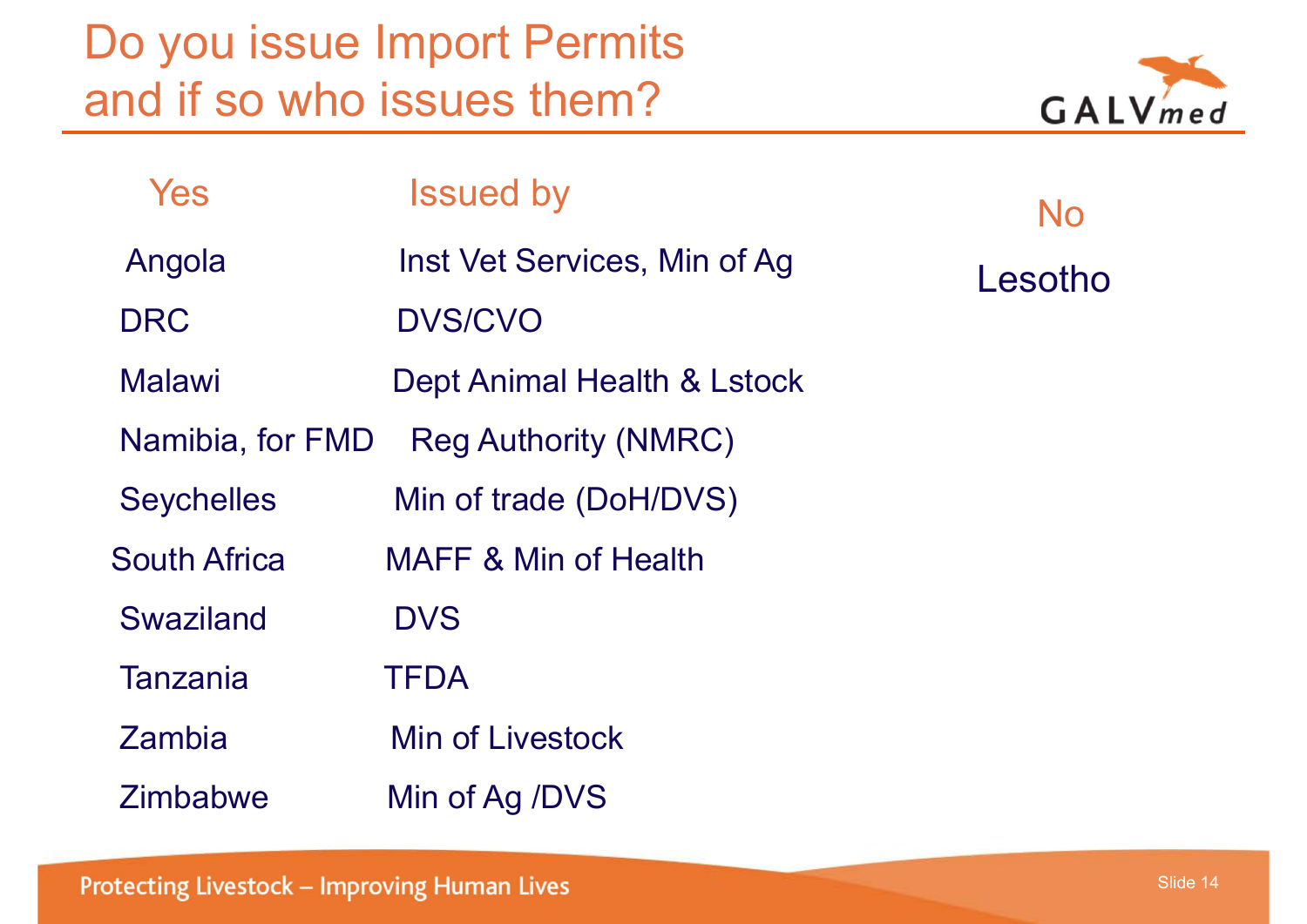# Potential for Mutual Recognition of another Country's Authorisation





**Protecting Livestock - Improving Human Lives** 

Slide 15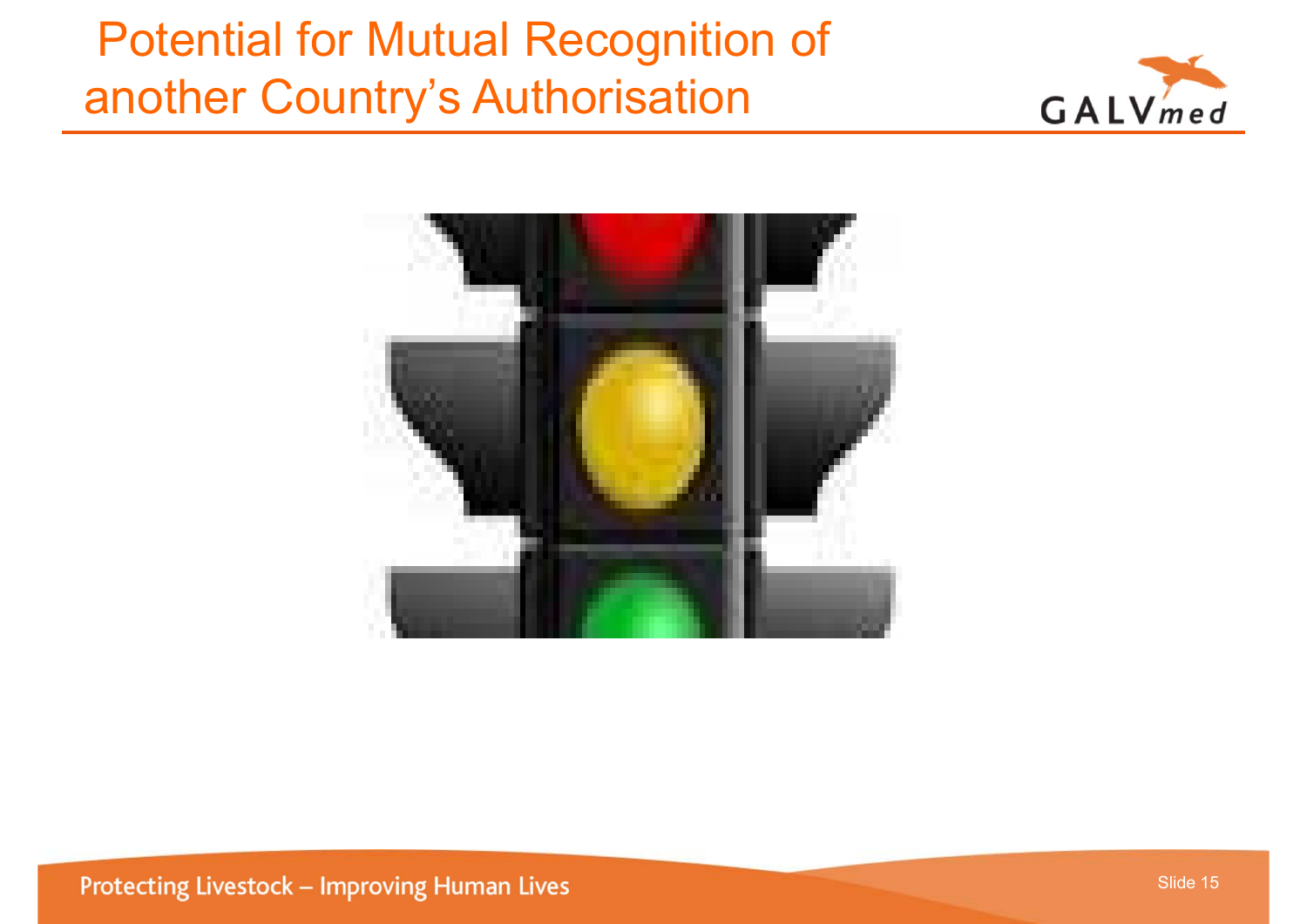| When no suitable veterinary medicines is authorised |                                                   |                                                |                                                   |  |
|-----------------------------------------------------|---------------------------------------------------|------------------------------------------------|---------------------------------------------------|--|
| is it permissible to use a vaccine that is          | GALVmed                                           |                                                |                                                   |  |
|                                                     | Licensed in<br>another African<br><b>Country?</b> | Licensed in a<br>country outside<br>of Africa? | <b>Licensed for</b><br>use in another<br>species? |  |
| Angola                                              | Yes                                               | Yes                                            | Yes                                               |  |
| <b>DRC</b>                                          | <b>No</b>                                         | <b>No</b>                                      | <b>No</b>                                         |  |
| <b>Malawi</b>                                       | <b>No</b>                                         | <b>No</b>                                      | <b>No</b>                                         |  |
| <b>Namibia</b>                                      | <b>No</b>                                         | <b>No</b>                                      | <b>No</b>                                         |  |
| <b>Seychelles</b>                                   | Yes                                               | Yes                                            | <b>No</b>                                         |  |
| S. Africa                                           | Yes                                               | Yes                                            | <b>No</b>                                         |  |
| <b>Swaziland</b>                                    | <b>No</b>                                         | <b>No</b>                                      | <b>No</b>                                         |  |
| <b>Tanzania</b>                                     | <b>No</b>                                         | <b>No</b>                                      | <b>No</b>                                         |  |
| Zambia                                              | <b>No</b>                                         | <b>No</b>                                      | <b>No</b>                                         |  |
| <b>Zimbabwe</b>                                     | Yes                                               | <b>Yes</b>                                     | <b>No</b>                                         |  |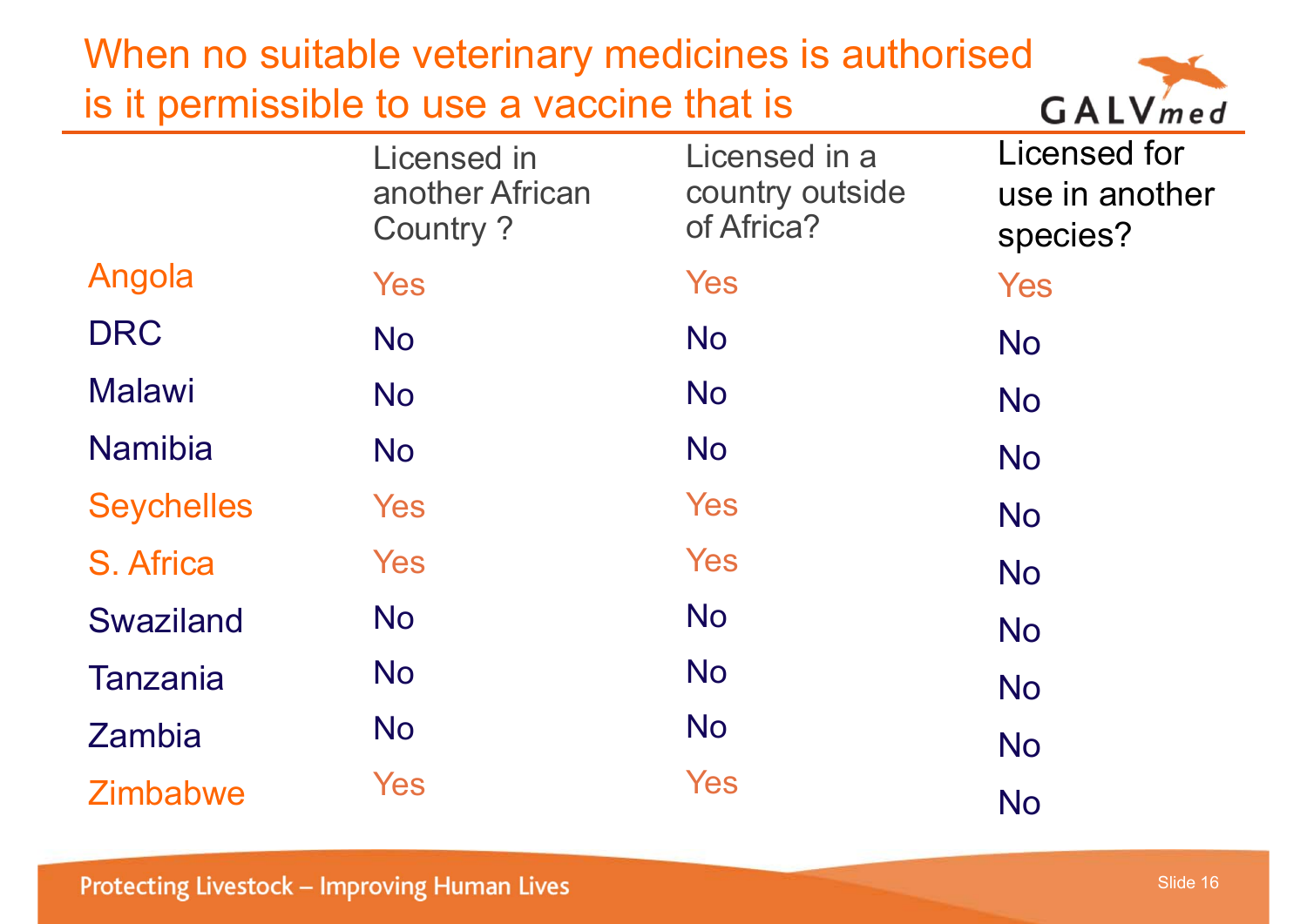Do you require veterinary medicines to be licensed in the country of origin prior to your approval? $GAVmed$ 

If from another African country

YesAngola DRCLesotho Malawi **Seychelles** SwazilandNoNamibiaS Africa**Tanzania** ZambiaZimbabwe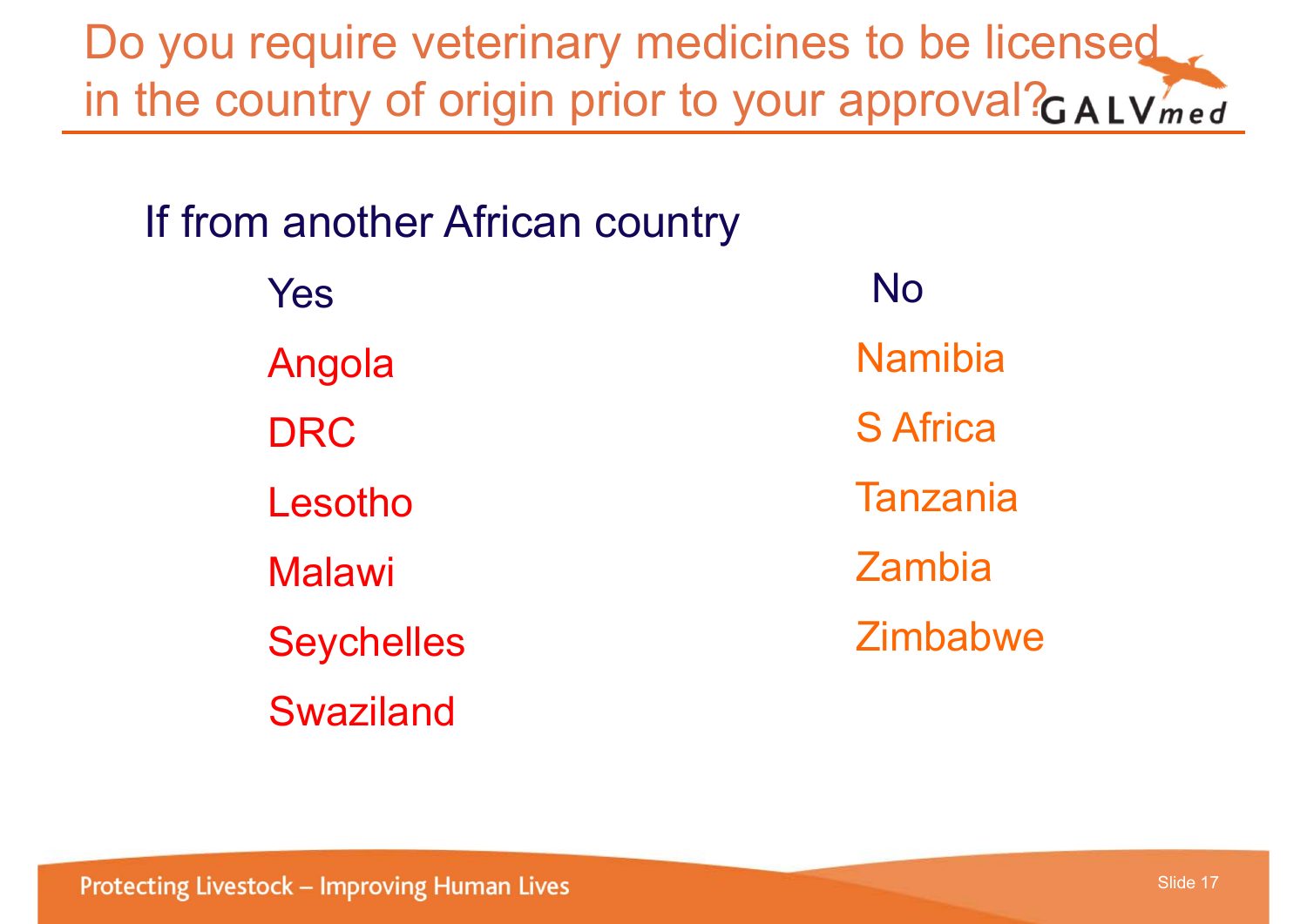Do you require veterinary medicines to be licensed in the country of origin?  $GALVmed$ 

If from a non-African country

YesDRCLesothoMalawi **Seychelles** S. AfricaSwazilandTanzaniaZambia**Zimbabwe** 

NoAngola Namibia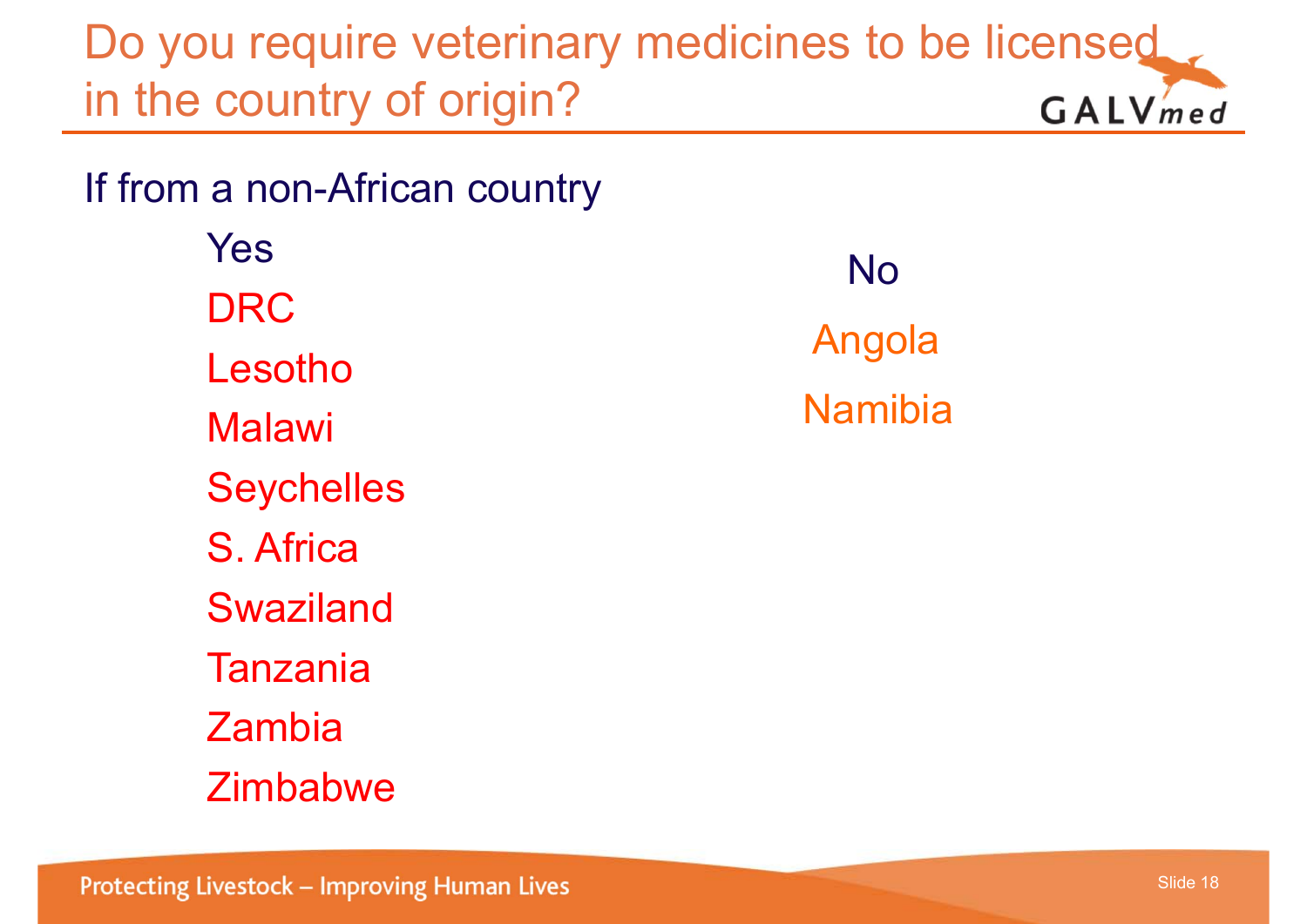If a vaccine is already licensed in an African country do you accept the dossier assessment & MA of the other GALVmed country?



#### No,

#### all other countries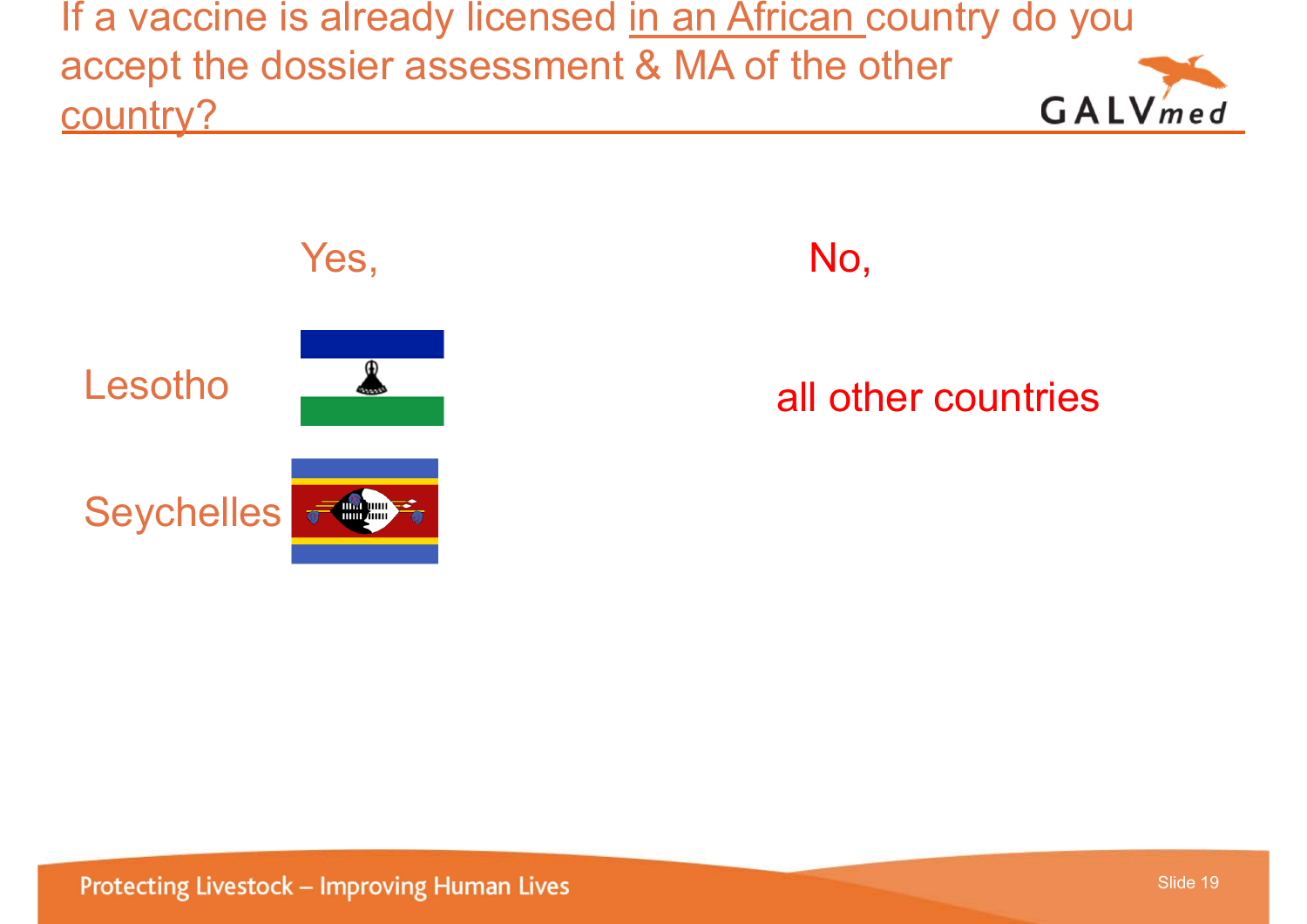If a vaccine is licensed outside of Africa do you accept the. dossier assessment & MA of the other country? GALVmed

| No                | Yes  |
|-------------------|------|
| Angola            | None |
| <b>DRC</b>        |      |
| <b>Malawi</b>     |      |
| <b>Namibia</b>    |      |
| <b>Seychelles</b> |      |
| <b>S</b> Africa   |      |
| <b>Swaziland</b>  |      |
| <b>Tanzania</b>   |      |
| Zambia            |      |
| <b>Zimbabwe</b>   |      |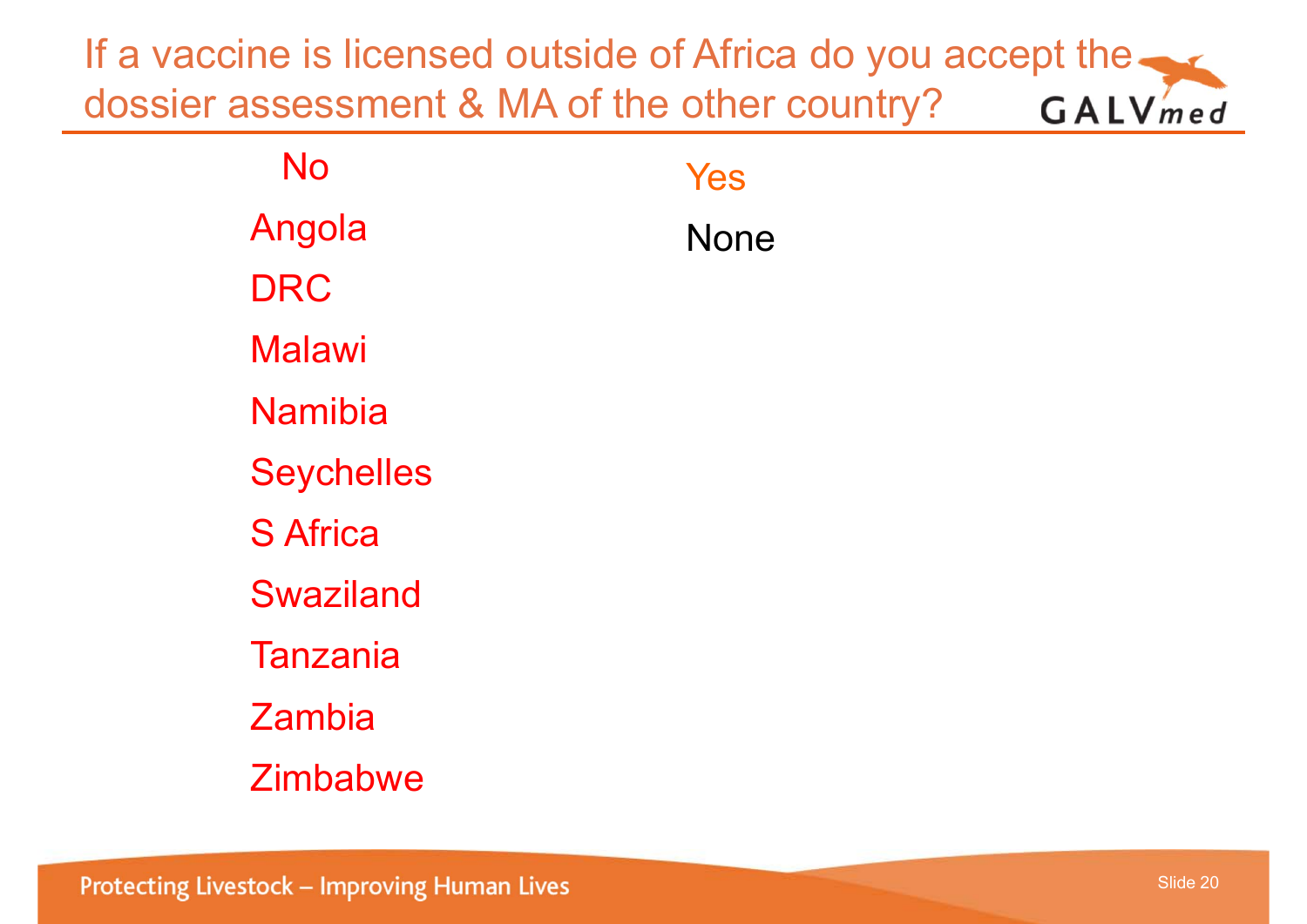



#### Pharmaceuticals



#### Could be Biological

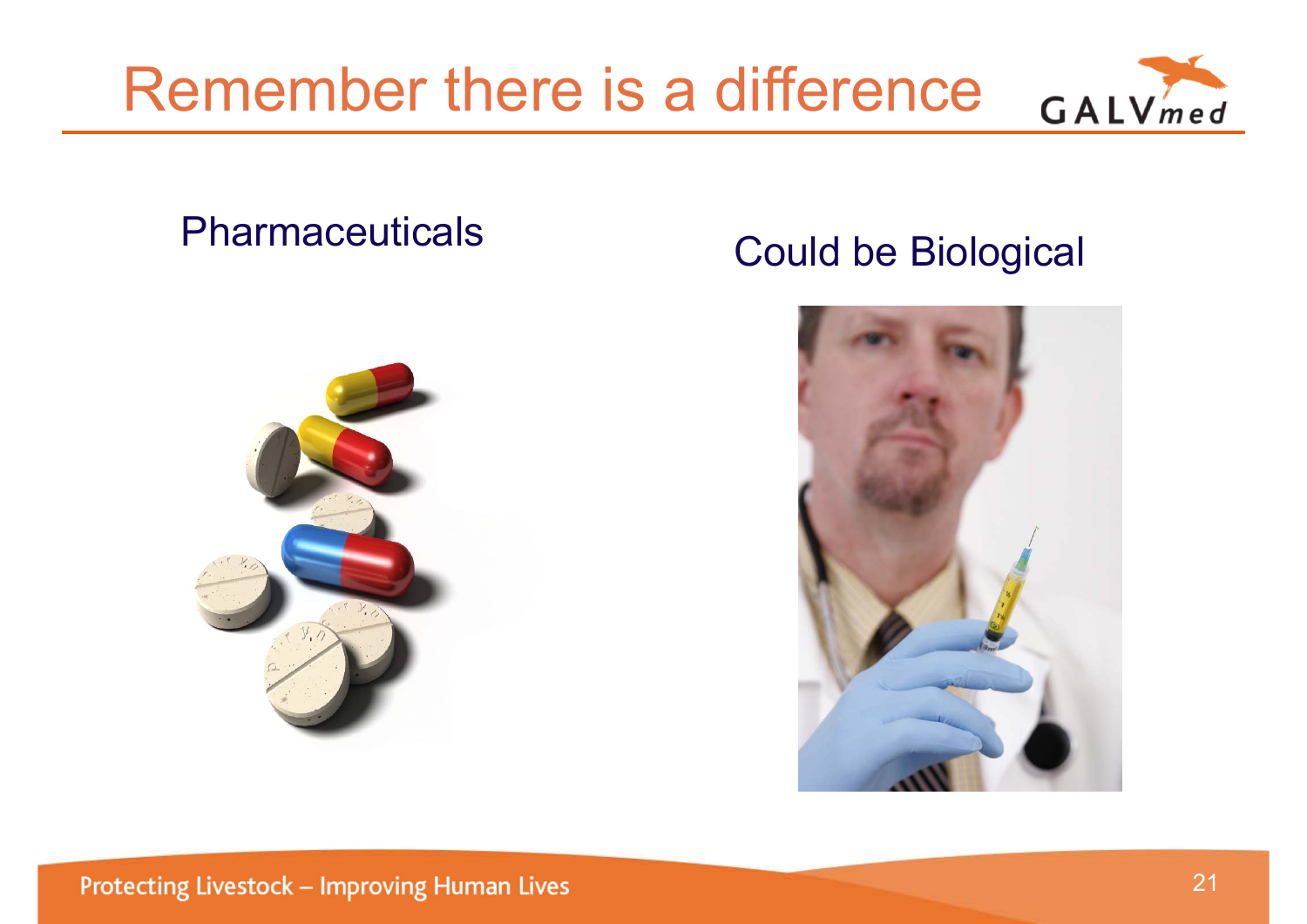Are the dossier requirements for a veterinary vaccines the same as for a veterinary pharmaceutical?  $GALV$ *med* 

Yes, the same:

DRC

Malawi

Namibia

S. Africa

Seychelles (pharmacology/PK/tox <sup>+</sup> safety & efficacy required but no quality or stability data)

Zambia

Zimbabwe (but no pharmacology or PK)

## No

Tanzania: requires data that is specifically appropriate for immunologicals

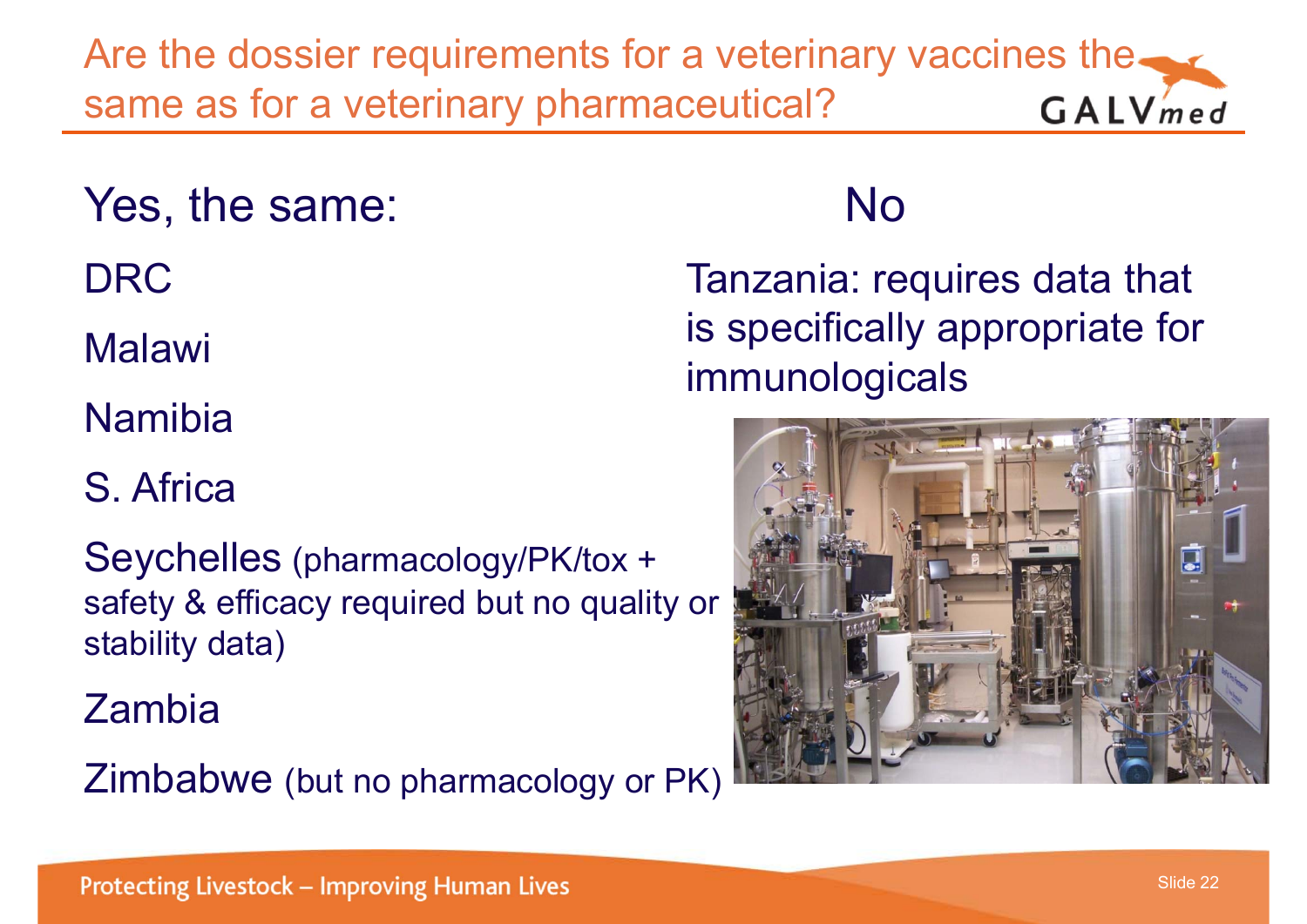How many veterinary vaccines have been registered in your country ?  $GALV$ *med* 

 $0 - 10$  10 – 50 over 50

2 countries 1 country 6 countries

Do you accept reduced data for vaccines required urgently in the face of a new disease outbreak?

Yes: Namibia, South Africa, Zambia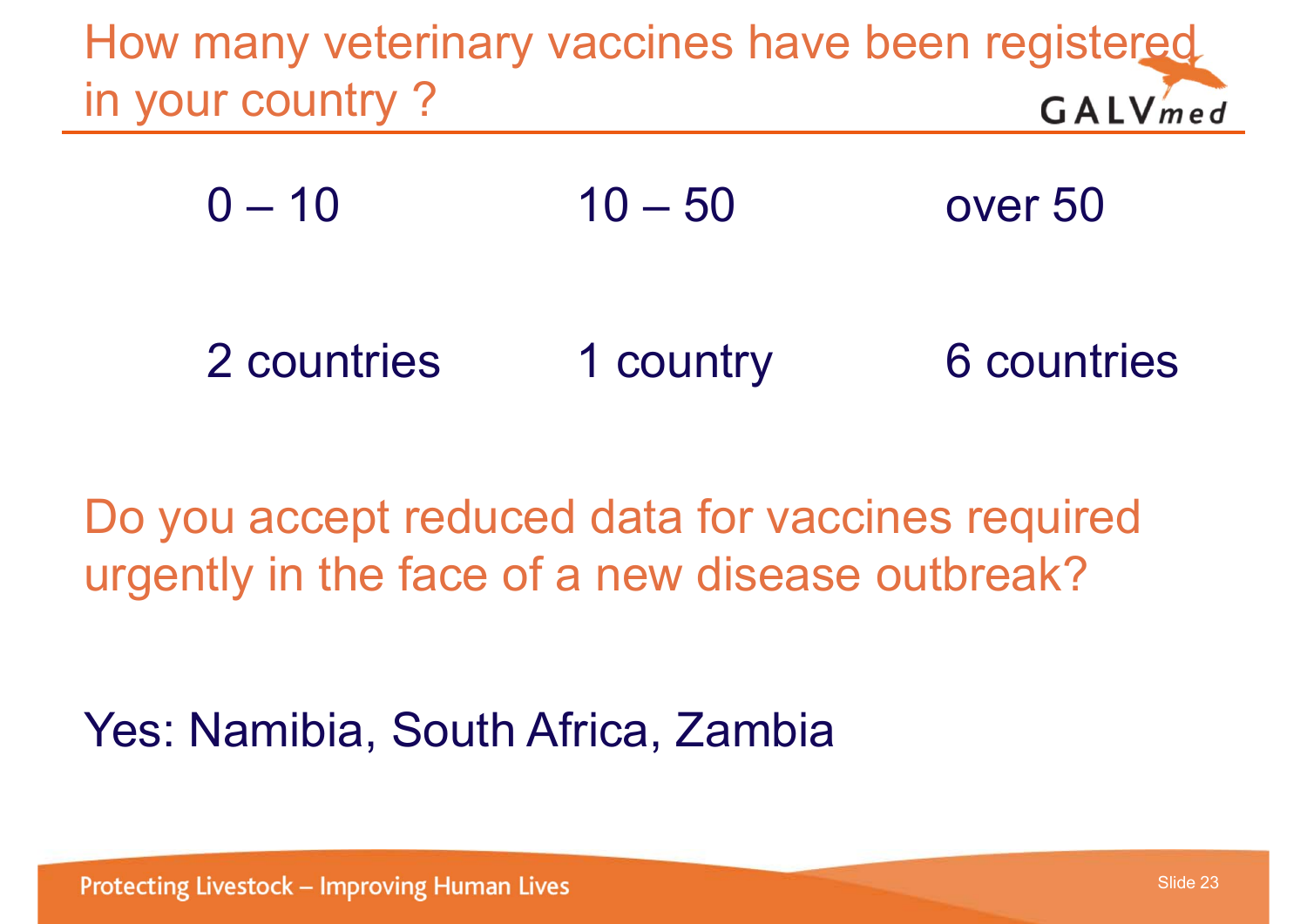#### Do you expect to see data from challenge studies. demonstrating protectio**n?** GALVmed

| <b>Country</b> | <b>OIE</b>                 | <b>Ph EUR</b>              | 9CFR                       |
|----------------|----------------------------|----------------------------|----------------------------|
| <b>DRC</b>     | $\boldsymbol{\mathcal{U}}$ |                            |                            |
| S. Africa      | $\mathbf{v}$               | $\boldsymbol{\mathcal{U}}$ | $\mathbf{v}$               |
| Tanzania       | $\boldsymbol{\mathcal{U}}$ | $\boldsymbol{\mathcal{U}}$ | $\boldsymbol{\mathcal{U}}$ |
| Zambia         | $\boldsymbol{\mathcal{U}}$ | $\mathbf{v}$               | $\boldsymbol{\mathscr{C}}$ |
| Zimbabwe       | $\boldsymbol{\mathcal{U}}$ | $\boldsymbol{\mathcal{U}}$ | $\boldsymbol{\mathcal{U}}$ |
|                |                            |                            |                            |
|                |                            |                            |                            |
|                |                            |                            |                            |
|                |                            |                            |                            |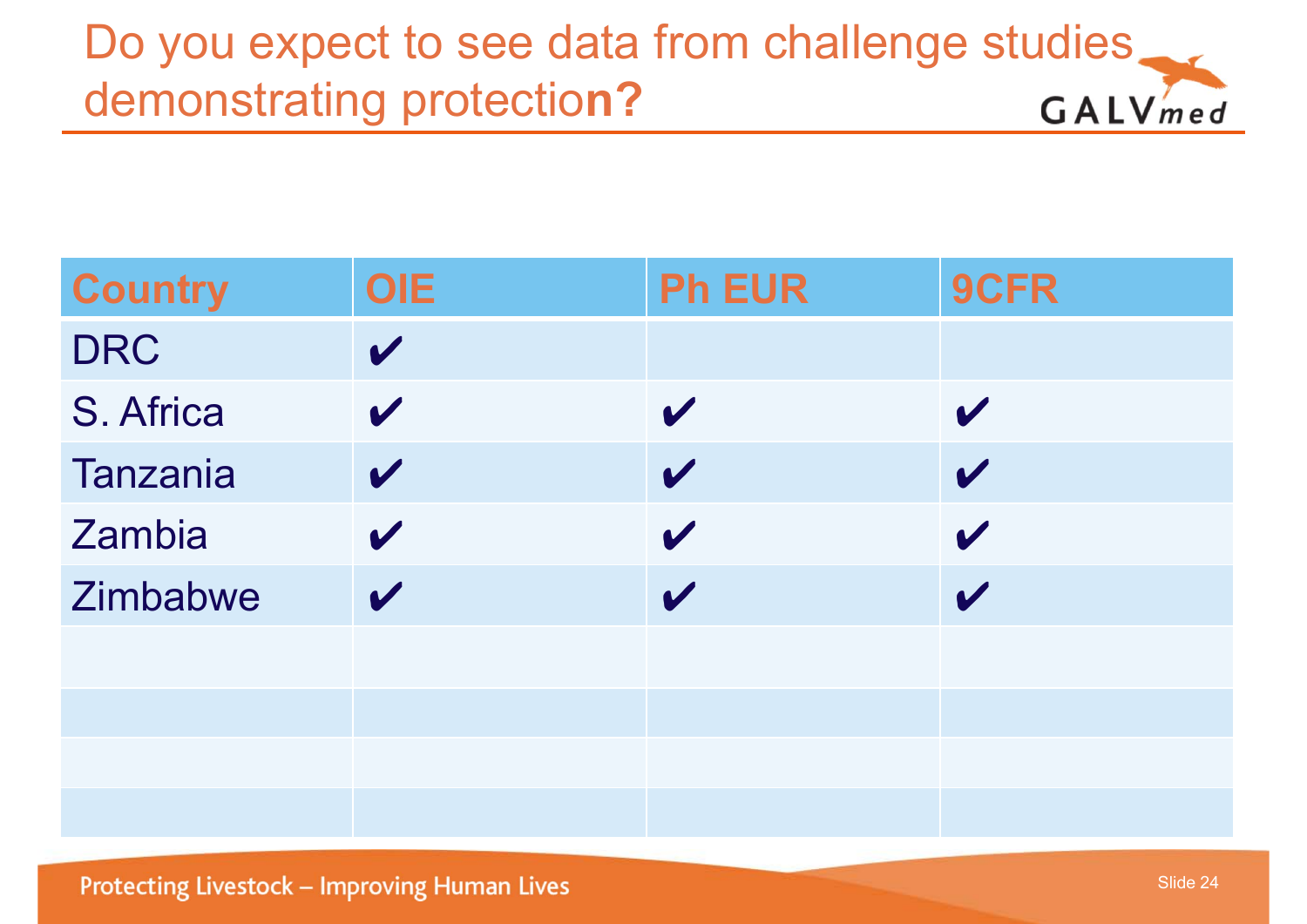Average time from receipt of a registration dossier to issuing a Marketing Authorisation GALVmed

| Country       | Time in months |
|---------------|----------------|
| <b>DRC</b>    | 3.5            |
| <b>Malawi</b> | $\leq 6$       |
| Namibia       | 12             |
| S. Africa     | 30             |
| Swaziland     | < 3.0          |
| Tanzania      | 12             |
| Zambia        | $6 - 9$        |
| Zimbabwe      | 19 – 28 Appli  |

icants have 60 days to respond to questions each time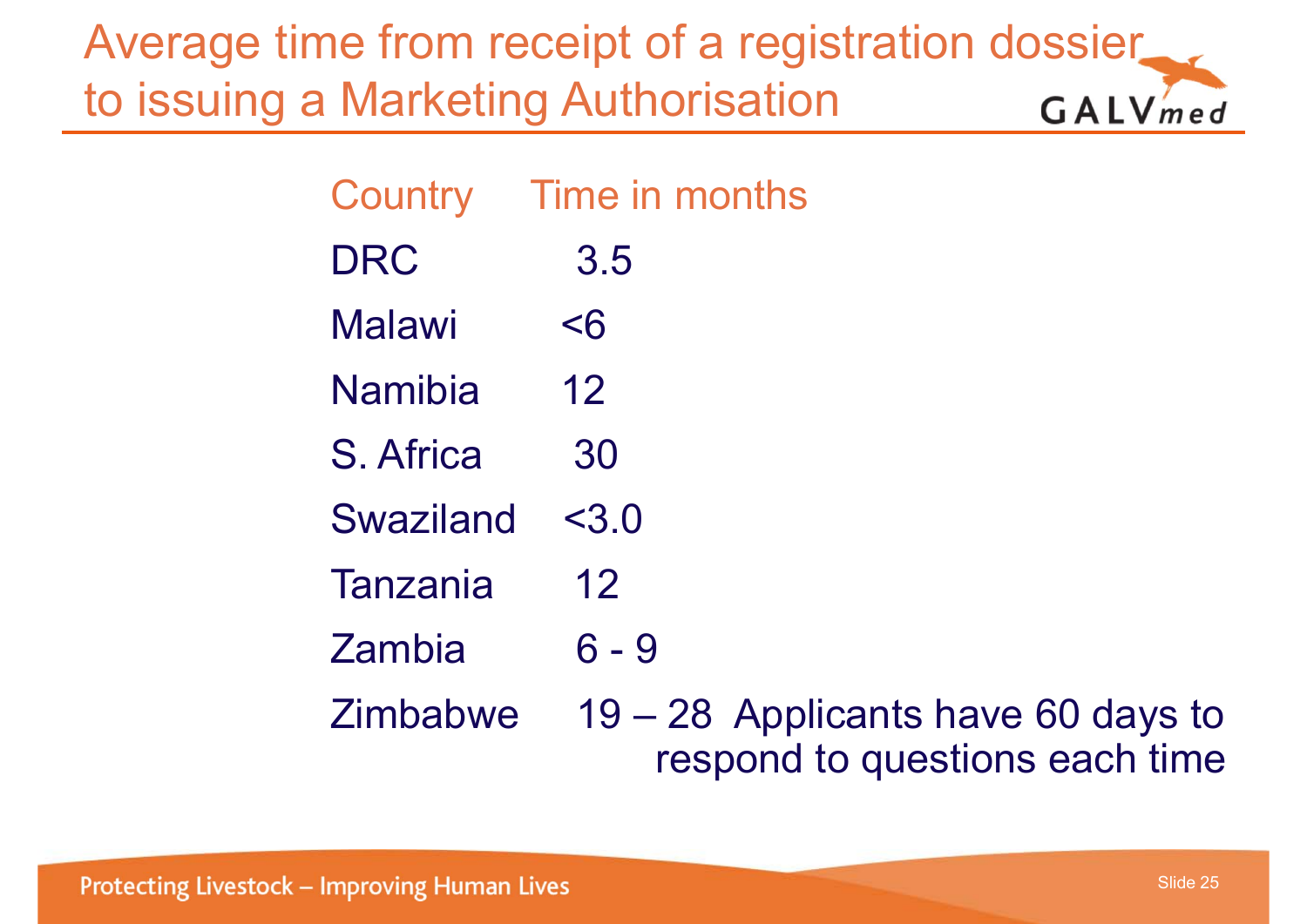

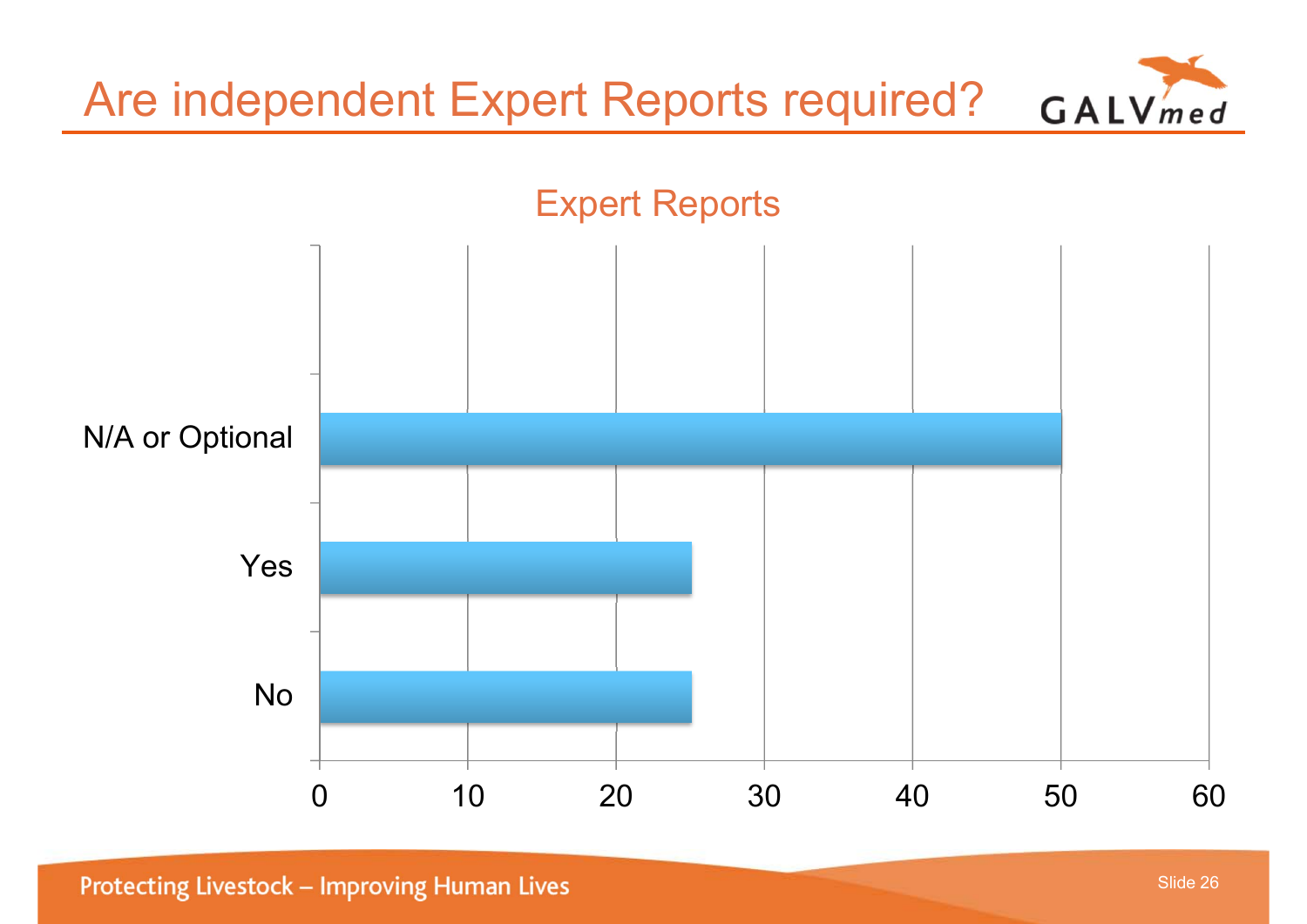Protecting Livestock - Improving Human Lives

Slide 27

Applicants are given 60 days to respond to queries each time. The timelines listed above do not include the applicant's time taken to respond to queries.

Zimbabwe:

Acknowledgement of receipt of an application 1 month,

Screening 3 months,

Evaluation 3-6 months,

Regulatory decision 12 -18 months.

All other countries - No

Is there a timetable laid down in the regulatory framework from receipt of dossier to issuing MA Lymed

Tanzania – Yes: 120 days for fast track; 240 days for normal track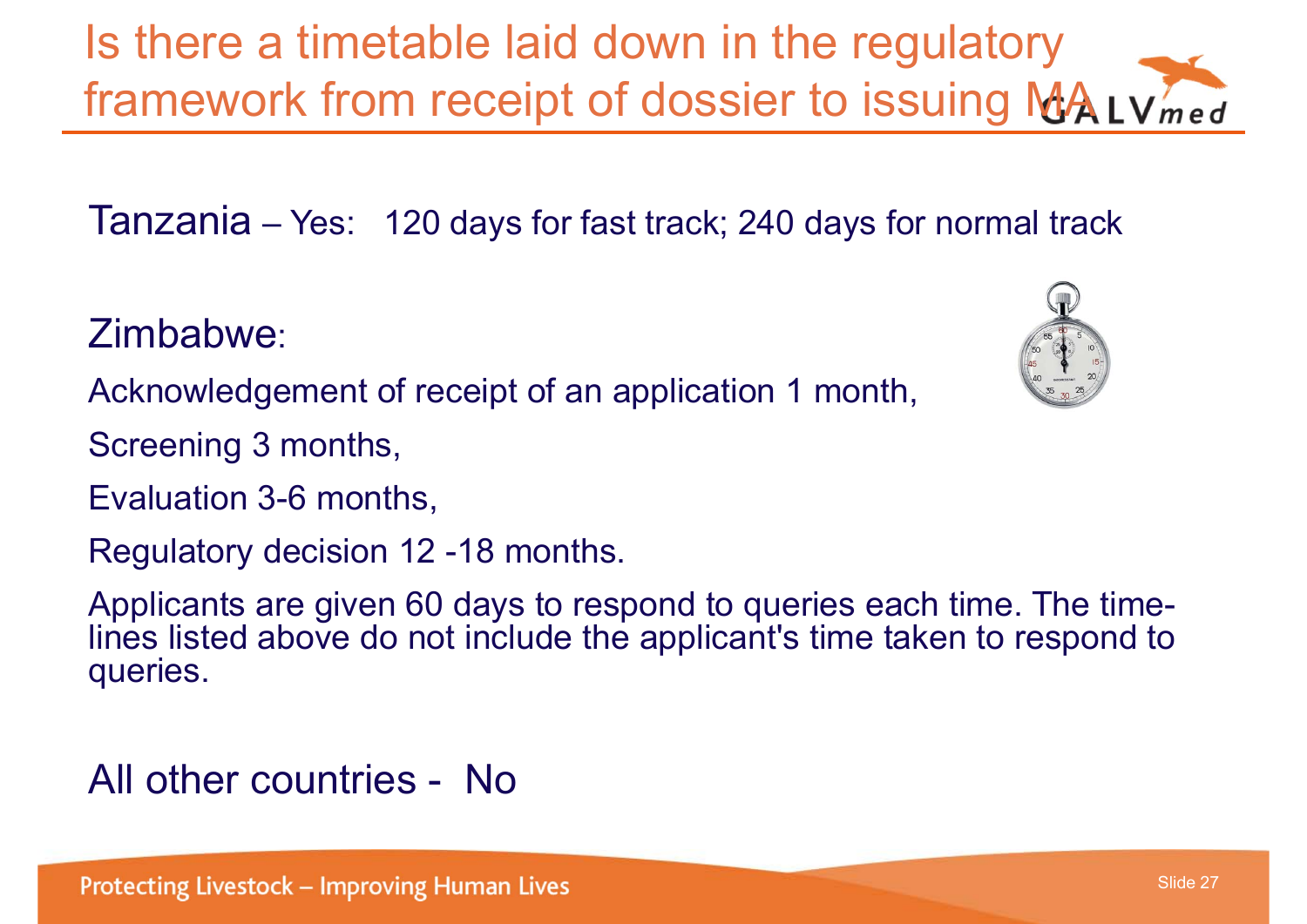Average time from receipt of a registration dossier for a veterinary vaccine to issuing a GALVmed Marketing Authorisation Country Total time in months Months for applicant to DRC 3.3 respond Malawi 6 Namibia 12 S.Africa 30 Swaziland 3 Tanzania 20 Zambia 6-9 Zimbabwe 30 2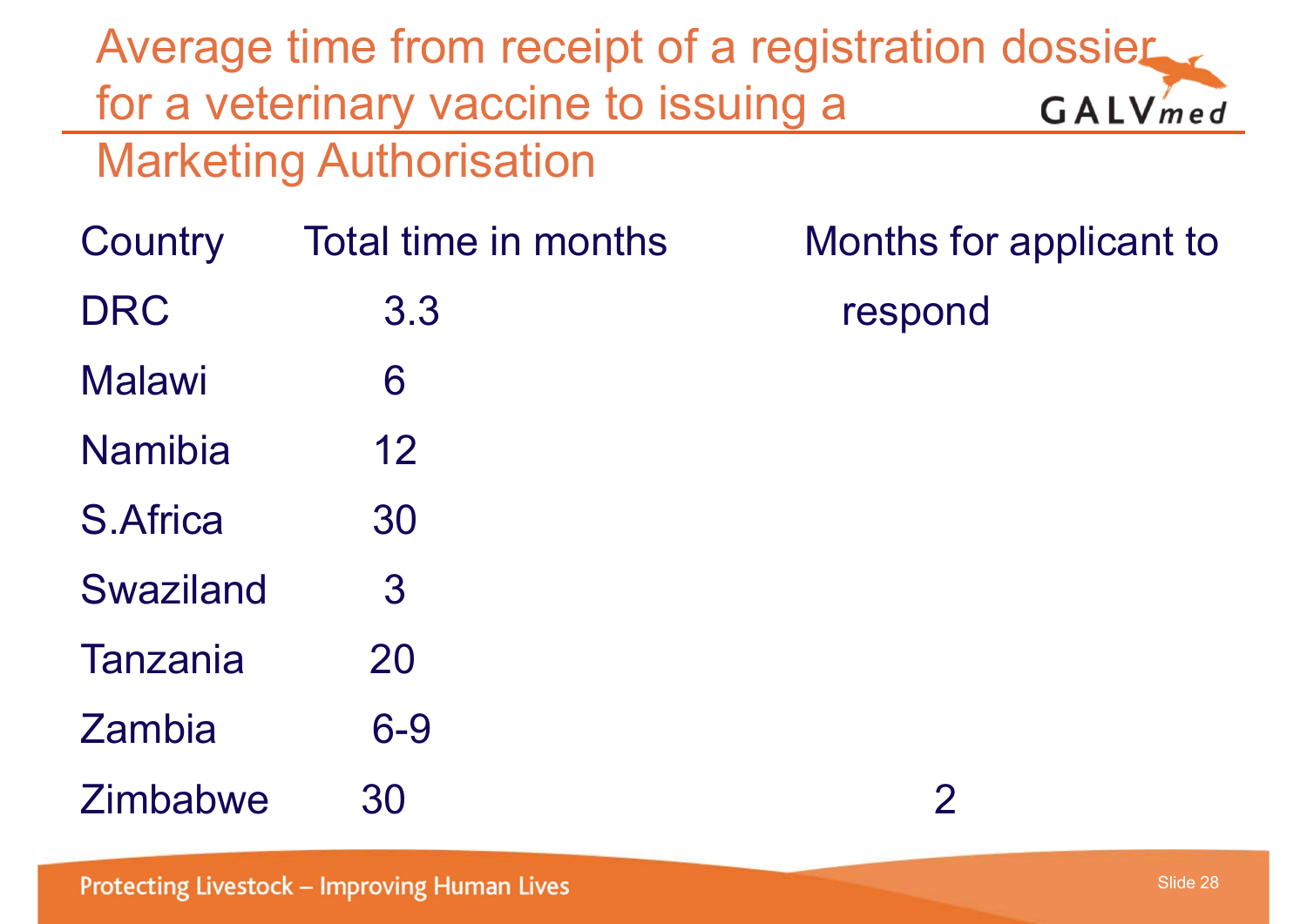# Validity of MA before Renewal. Fees for MA/Renewal.



|                          | <b>MA</b><br><b>Fee</b> | $\blacktriangleleft$<br>year | 3 <sup>1</sup><br>years    | 5 <sup>5</sup><br>years    | <b>Indefinite</b><br>/retention<br>fee | <b>Renewal</b><br>fee |
|--------------------------|-------------------------|------------------------------|----------------------------|----------------------------|----------------------------------------|-----------------------|
| <b>DRC</b>               | \$1000                  |                              | $\boldsymbol{\mathscr{U}}$ |                            |                                        |                       |
| <b>Malawi</b>            | \$1000                  |                              |                            |                            | $\boldsymbol{\mathscr{C}}$<br>\$500    |                       |
| Namibia                  | \$220                   | $\boldsymbol{\mathcal{U}}$   |                            |                            |                                        | \$31                  |
| S. Africa<br><b>DAFF</b> | R 8630                  |                              | $\boldsymbol{\mathscr{C}}$ |                            |                                        | R 4352                |
| S. Africa<br><b>MCC</b>  | R30,000                 |                              |                            | $\boldsymbol{\mathscr{U}}$ |                                        |                       |
| <b>Tanzania</b>          | \$2000                  |                              |                            | $\boldsymbol{\mathcal{U}}$ |                                        |                       |
| Zambia                   | \$2,100                 |                              |                            |                            |                                        |                       |
| Zimbabwe                 | \$2000                  |                              |                            |                            | $\boldsymbol{\mathcal{U}}$<br>\$300    |                       |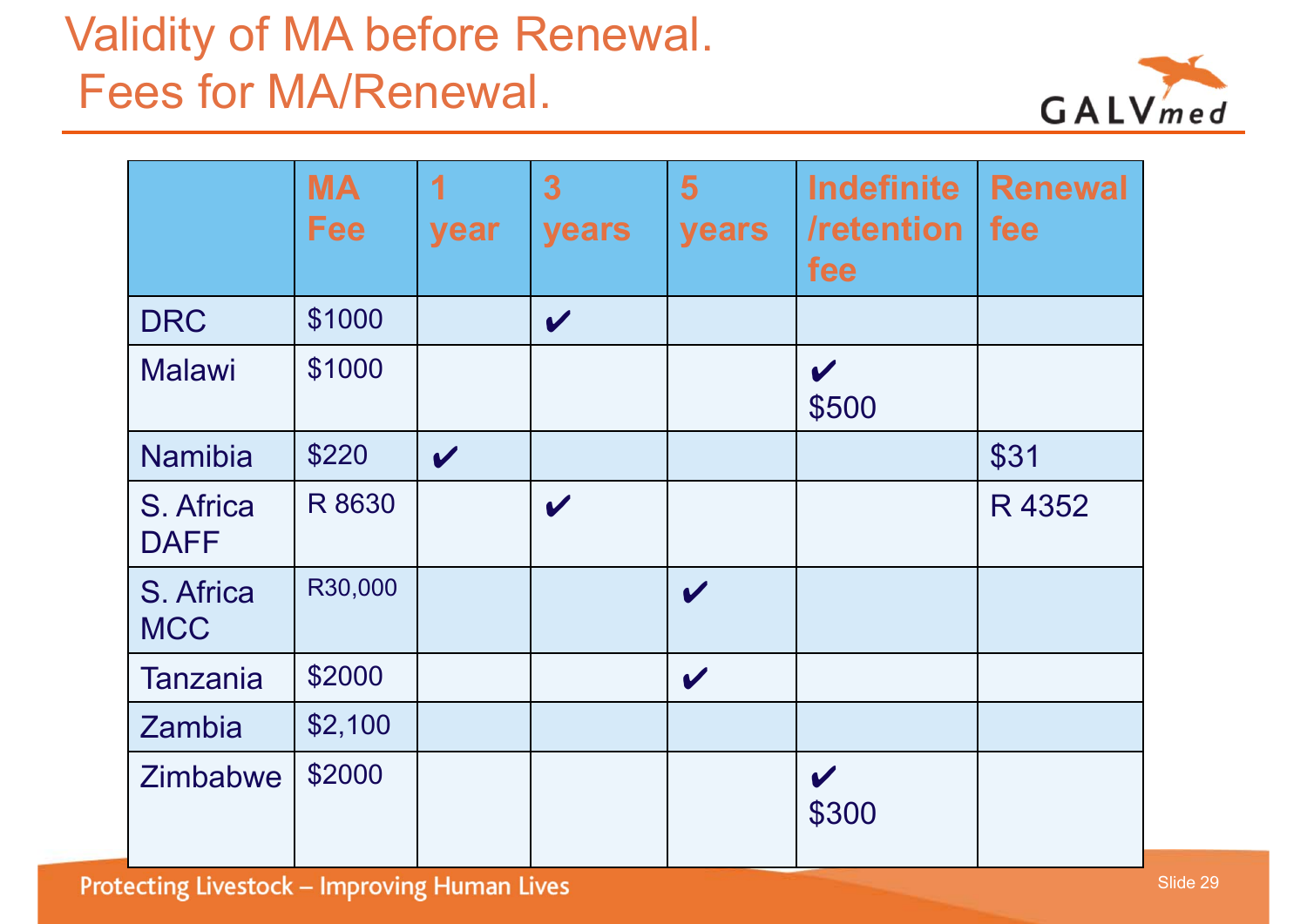Good Manufacturing Practice (GMP) 1. Do you conduct GMP



2. Do you recognise GMP inspections carried out on veterinary vaccine manufacturers a) In Africa b) in other countries?Namibia a) Yes; b) No All other countries:a) No b) No Zimbabwe\* does not inspect manufacturers in countries with Stringent Regulatory Authorities (SRAs), e.g. EU, Japan, USA and Australia

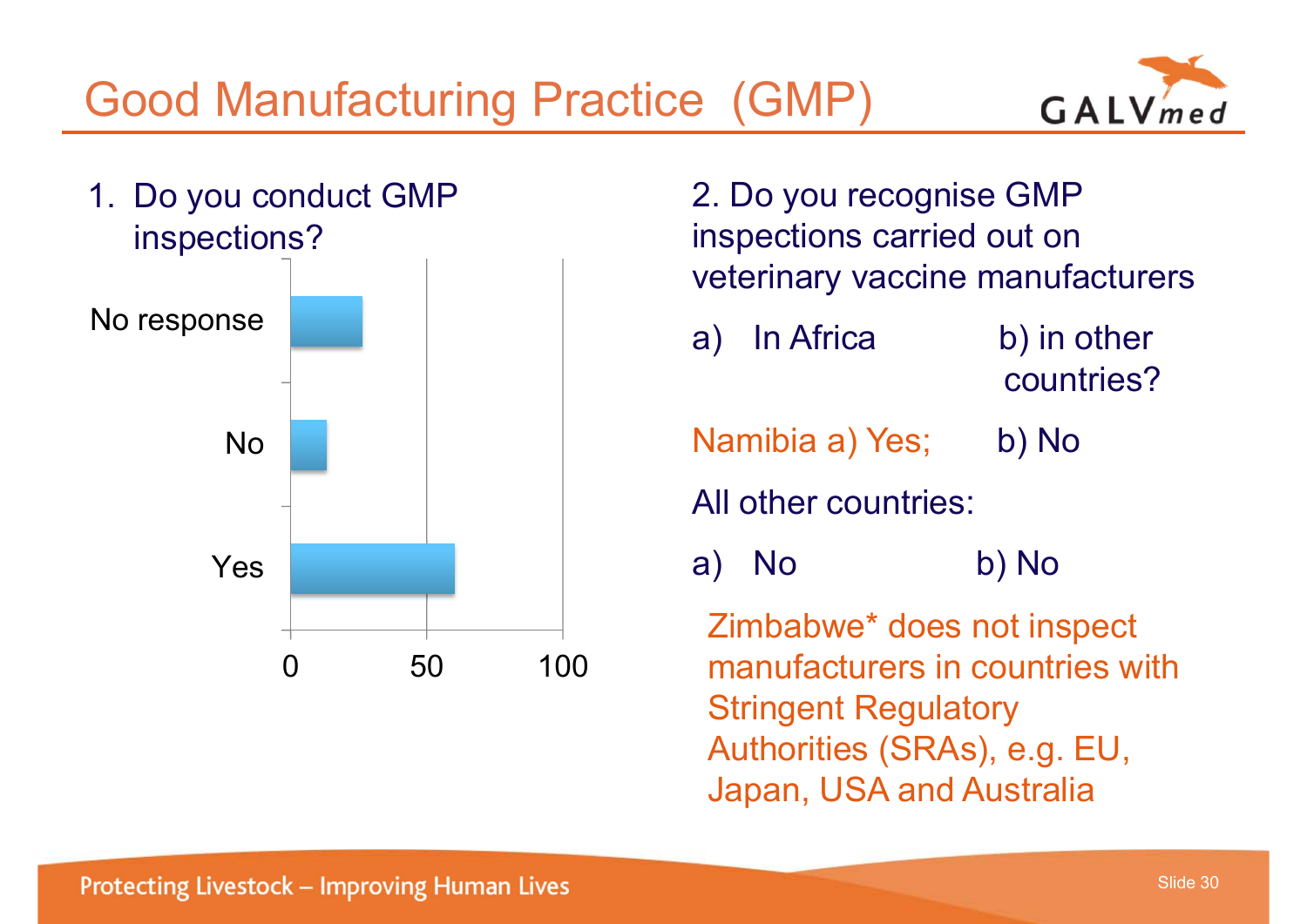Does your country require batch testing of Veterinary Vaccines by AU-PANVAC?







No response

Each batch, before placing on the market?

Batches taken fromDistributors' fridges?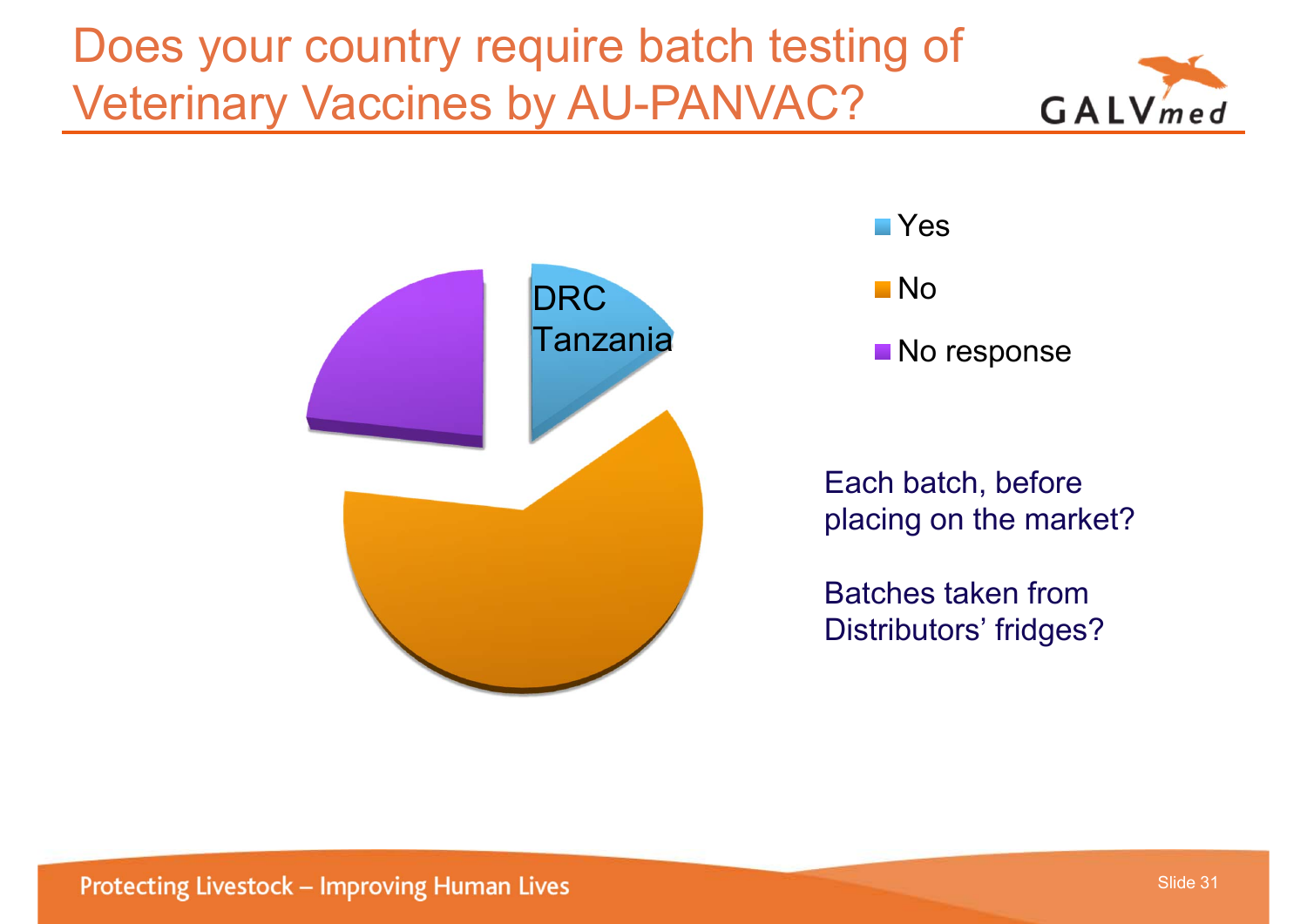Do you have a post-marketing surveillance system in place?